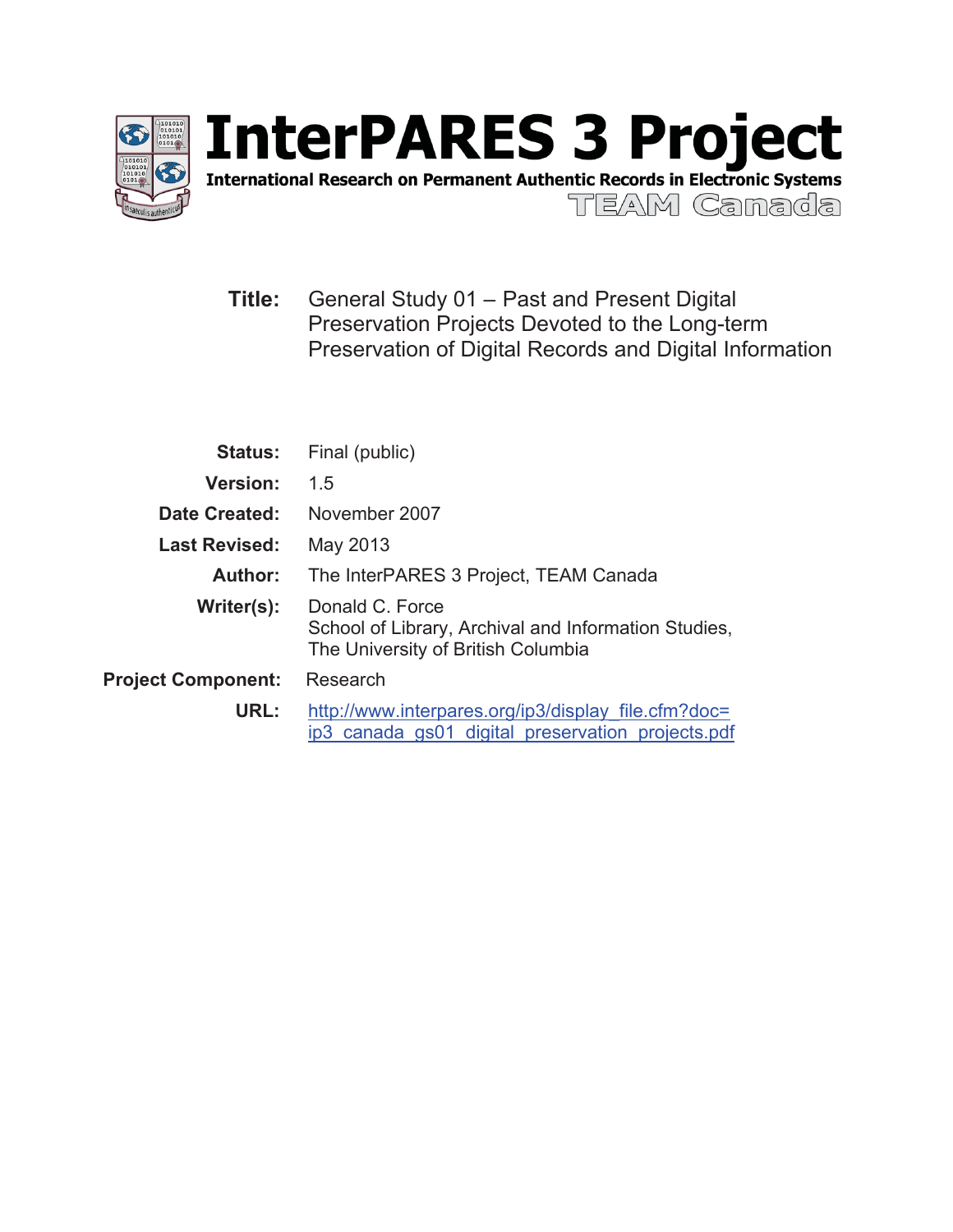# **Document Control**

| Version history |                  |                  |                                                 |  |  |
|-----------------|------------------|------------------|-------------------------------------------------|--|--|
| Version         | Date             | $\underline{By}$ | Version notes                                   |  |  |
| 1.0             | $2007 - 11 - 09$ | D. Force         | Initial draft submitted for review.             |  |  |
| 1.1             | $2007 - 01 - 12$ | D. Force         | Added appendix.                                 |  |  |
| 1.3             | 2008-04-22       | D. Force         | Incorporated revisions suggested by L. Duranti. |  |  |
| 1.4             | 2009-01-26       | R. Preston       | Minor content and copy edits.                   |  |  |
| 1.5             | 2013-05-03       | R. Preston       | Minor copy edits.                               |  |  |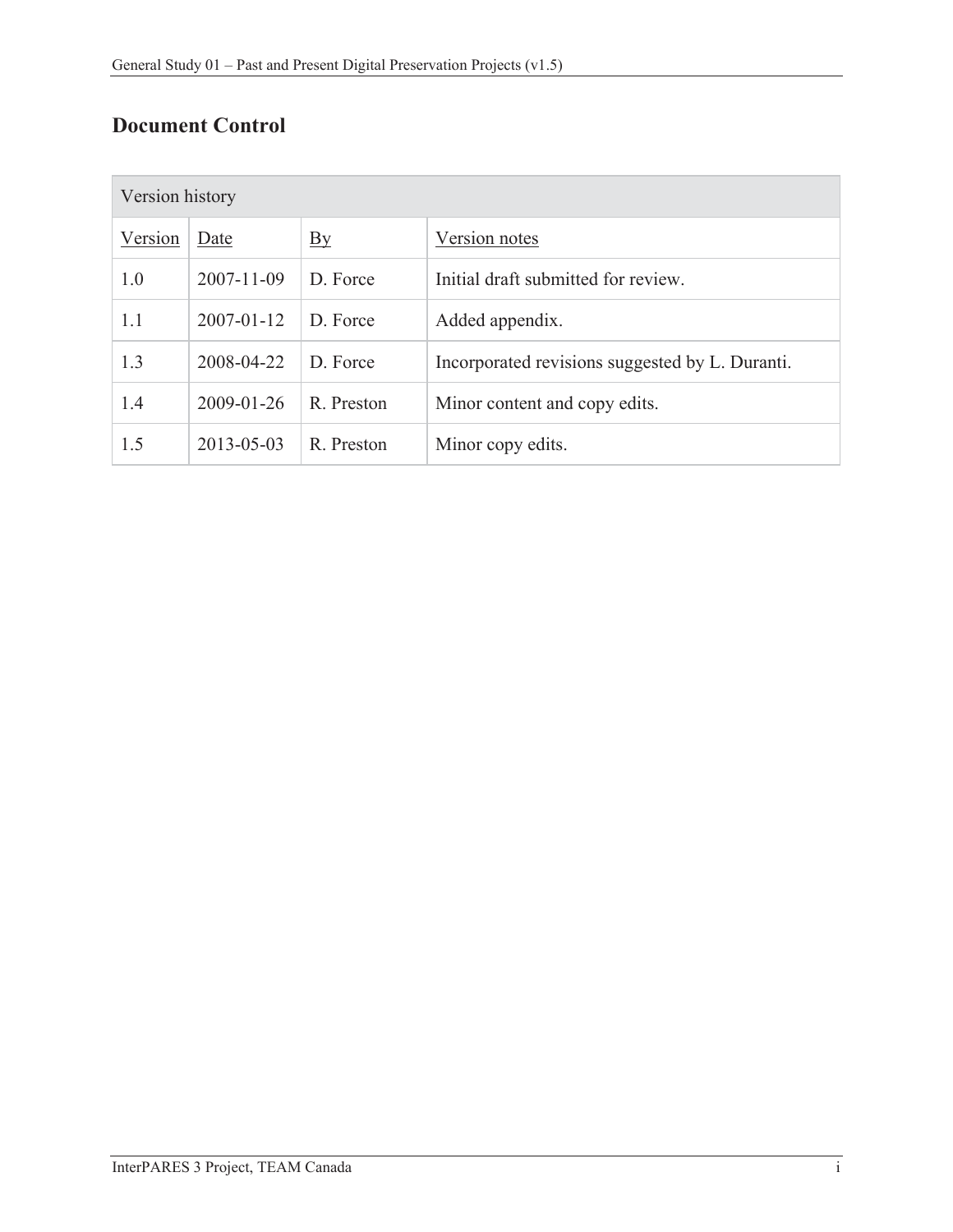# **Table of Contents**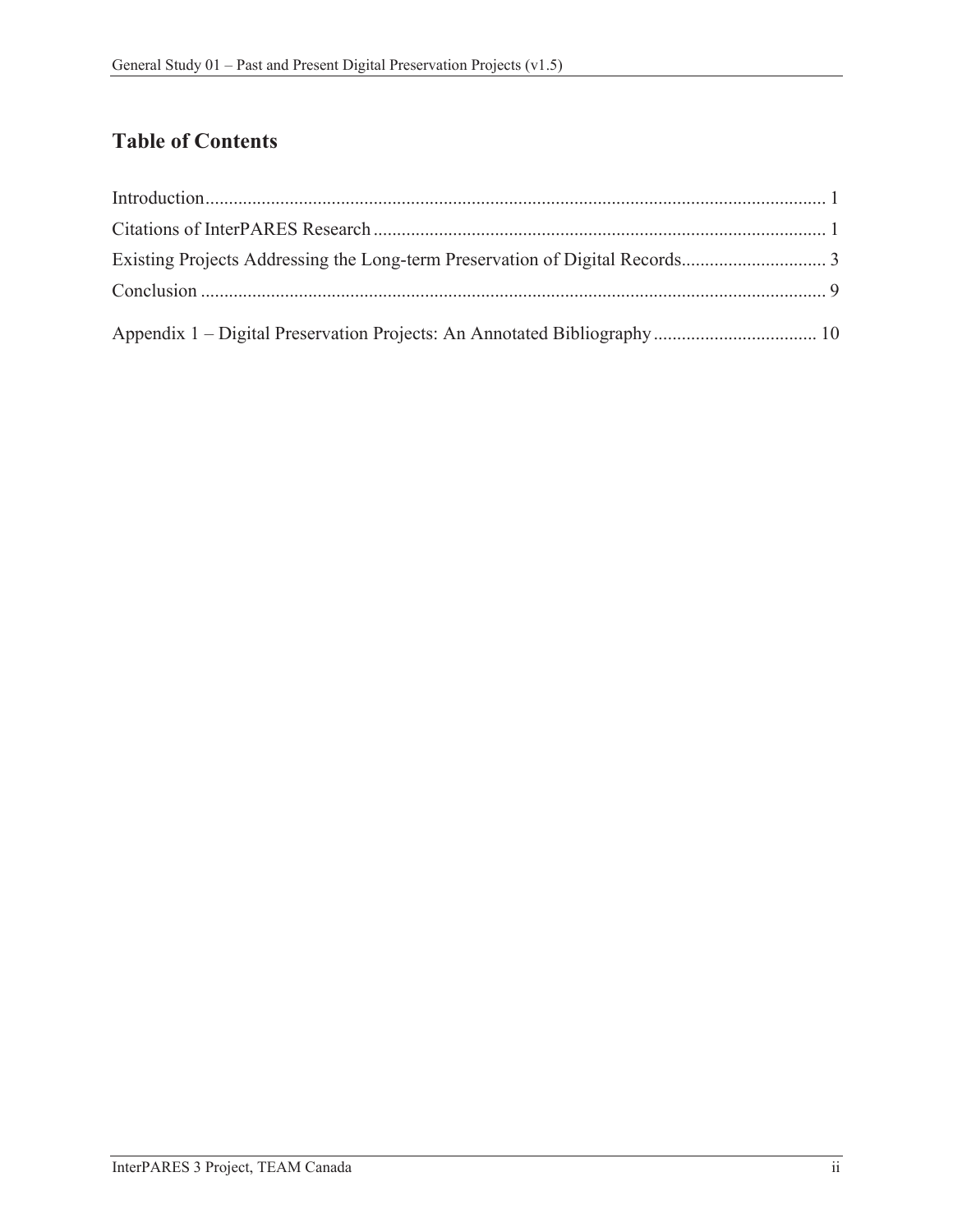#### **Introduction**

Since 1999, the InterPARES Project has been examining the complex issue of preserving digital records. From 1999-2001, the first phase of the Project examined issues of authenticity and reliability from the preserver's perspective. InterPARES 2, 2002-2007, shifted views and looked at how record creators created and interacted with records generated in interactive, experiential and dynamic systems. For the next five years, 2007-2012, InterPARES 3 will "translate the theory and method of digital preservation drawn from research to date into concrete action plans for existing bodies of records that are to be kept over the long term by archives—and archival/records units within organization—endowed with limited resources."<sup>1</sup>

InterPARES is not alone in its efforts to address the issues concerned with the long-term preservation of digital records. Since 1999, various research projects and related initiatives have been devoted to similar purposes. This bibliographic report discusses the current projects and some of their findings. While the following pages briefly cover these projects, readers should also consult the annotated bibliography in Appendix 1 for additional resources and information. Given the dynamic nature of the digital preservation environment, readers should consider this a constantly evolving document, to which periodic revisions will be made to incorporate newly discovered or updated information, including information about new projects.

#### **Citations of InterPARES Research**

An overall assessment of the current projects dealing with the long-term preservation of digital information shows that the findings of the first two phases of InterPARES have not yet, to any appreciable degree, permeated the archival and information science communities. Furthermore, InterPARES documentation has sparsely been cited by these other projects and, in most cases, has only been cited by those individuals who have had some involvement with InterPARES at one stage or another.<sup>2</sup> A notable exception is K. Hänström's 2007 article "Authenticity in a Digital World: Long Term Preservation of Public Records,"<sup>3</sup> which discusses the results of a Swedish study that focused "on the problem of authenticity concerning long term preservation of electronic official documents [in an effort] to find out whether authenticity problems can occur when governmental agencies create and later transfer electronic records to the [Swedish] National Archives for long term preservation." In this study, Hänström analyzes Swedish legislation to identify the legal requirements on the preservation of authentic digital

CURA InterPARES 3 Project Proposal, 11. Available at

http://www.interpares.org/rws/display\_file.cfm?doc=CURA\_IP3\_Proposal\_Parts\_1-7\_FINAL.pdf.

 $\overline{a}$ 

<sup>&</sup>lt;sup>1</sup> Luciana Duranti (2007), "Theoretical Elaborations into Archival Management in Canada (TEAM Canada): Implementing the theory of authentic records in digital systems in small and medium-sized archival organizations," SSHRC-

 $\frac{1}{2}$  See, for example, Malcolm Todd (2006), "Power, identity, integrity, authenticity, and the archives: a comparative study of the application of archival methodologies to contemporary privacy," *Archivaria* 61 (Spring): 181–214; Michèle V. Cloonan and Shelby Sanett (2005), "The preservation of digital content," *Libraries and the Academy 5*(2): 213–237; Francesca Marini (2007), "Archivists, librarians, and theatre research," *Archivaria* 63 (Spring): 7–33, esp. footnotes 77 and 87; and Eliot Wilczek and Kevin Glick (2006), "Tufts and Yale: Fedora and the Preservation of University Records." Available at http://dca.tufts.edu/features/nhprc/index.html. See especially Part 1.4: Glossary, available at

http://repository01.lib.tufts.edu:8080/fedora/get/tufts:UA069.004.001.00004/bdef:TuftsPDF/getPDF.<br><sup>3</sup> See Kenneth Hänström (2007), "Autenticitet i en digital värld: långsiktsbevarande av allmänna handlingar [Authenticity i Digital World: Long Term Preservation of Public Records]," *Human IT* 9(1): 67–109. An English abstract is available at http://www.hb.se/bhs/ith/1-9/kh.htm. The Swedish text article is available at http://www.hb.se/bhs/ith/1-9/kh.pdf.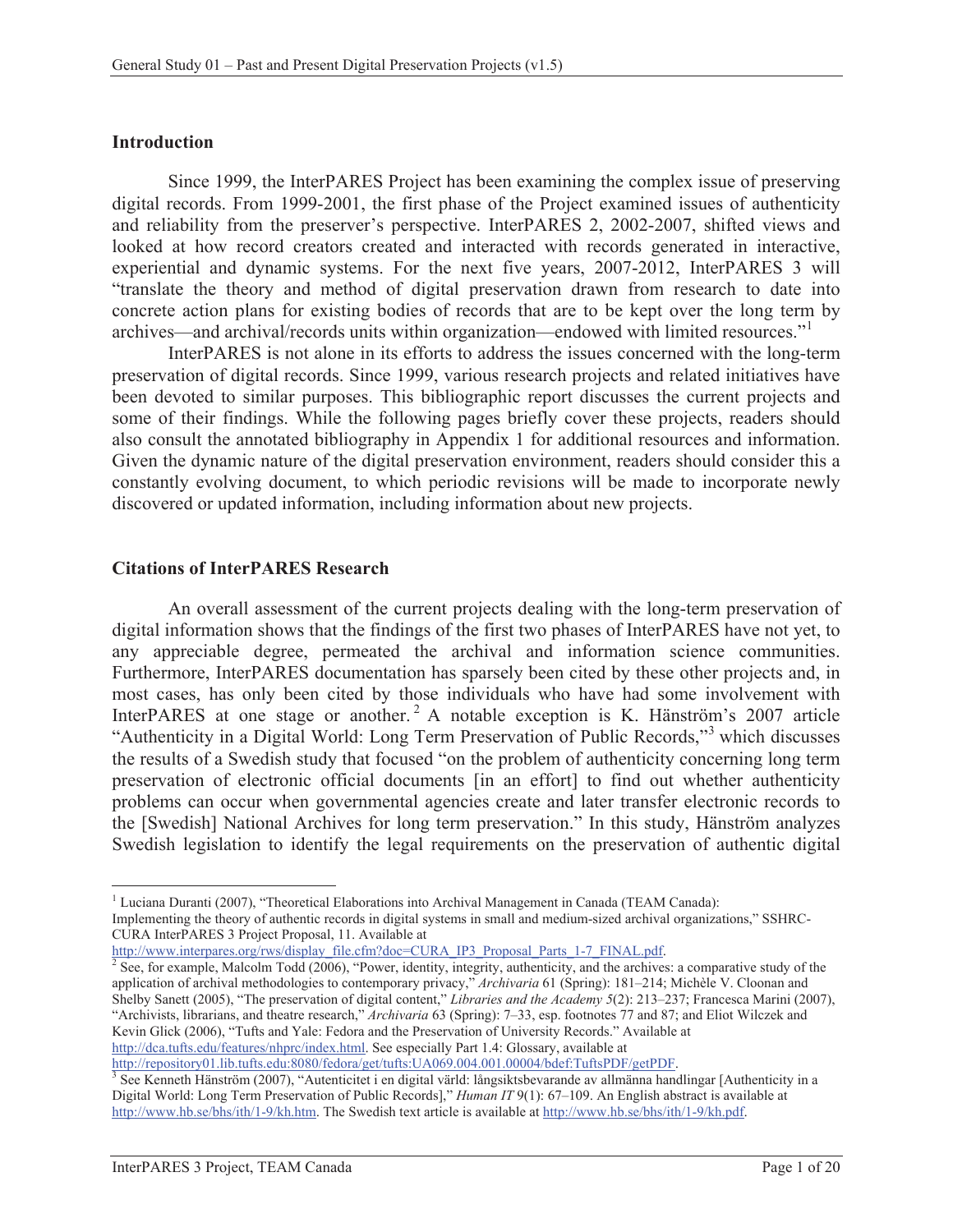government documents and tests these legal requirements against the findings of the InterPARES 1 Project's Authenticity Task Force, particularly its *Template for Analysis*<sup>4</sup> and its *Requirements for Assessing and Maintaining the Authenticity of Electronic Records* (i.e., the benchmark and baseline requirements).<sup>5</sup>

Several terms and definitions from the InterPARES 2 Project are cited in the newly released MoReq2 Specification.<sup>6</sup> As well, both the InterPARES 2 Project and the "Preservation of the Integrity of Electronic Records Project" (i.e., the UBC-MAS Project), the precursor project to phase one of the InterPARES Project, are listed in Appendix 1 of MoReq2 as two of the ten key references consulted during preparation of the MorReq2 Specification. A number of terms and definitions from the InterPARES 1 Project's Glossary are also cited in the ANSI/ARMA 16-2007 standard "The Digital Records Conversion Process: Program Planning, Requirements, Procedures."<sup>7</sup> This standard, which outlines requirements for "ensuring that electronic records remain authentic and trustworthy as they are converted from one digital recordkeeping system to another,"<sup>8</sup> was approved as an American National Standards Institute (ANSI) standard on 1 March 2007. Likewise, some definitions from the InterPARES 2 Project's Glossary are cited in a 2006 article by Swedish archivist, Ulf Andersson, Archives and Records Manager for the pharmaceutical company, AstraZeneca.<sup>9</sup> Finally, it is noted that all the most recently issued and the current draft ISO TC46-SC11 standards cite InterPARES among their references, especially those concerning metadata<sup>10</sup> and long-term preservation of digital records.<sup>11</sup>

Several individuals and organizations also cite the existence of the InterPARES Project and/or the availability of its products. See, for example, reference to InterPARES 1 and 2 resources by UNESCO's *Memory of the World* project.12 Some other project-related examples include the Network of Expertise in Long-Term Storage and Long-Term availability of Digital Resources (NESTOR) project in Germany, which provides a passing reference to the InterPARES Project in its 2007 handbook "Eine Kleine Enzyklopädie der Digitalen Langzeitarchivierung [A Small Encyclopedia of Digital Long-term Archiving],"<sup>13</sup> and the Preservation and Reformatting Section (PARS) of the Association for Library Collections & Technical Services (ALCTS), which cites the InterPARES Project as one of several resources consulted during its efforts to draft a definition for the concept "digital preservation."<sup>14</sup> The InterPARES Project is identified as an external liaison organization for the International Organization for Standardization's (ISO) Technical Committee 46, Subcommittee 11 (Archives/Records Management). 15 Finally, Yale

<sup>&</sup>lt;sup>4</sup> See http://www.interpares.org/book/interpares\_book\_j\_app01.pdf.<br><sup>5</sup> See http://www.interpares.org/book/interpares\_book\_k\_app02.pdf

 $^{\circ}$  See http://www.interpares.org/book/interpares\_book\_k\_app02.pdf.  $^{\circ}$  See Serge Consulting (2008), "Model Bequirements for the Menage

<sup>&</sup>lt;sup>6</sup> See Serco Consulting (2008), "Model Requirements for the Management of Electronic Records, Update and Extension, 2008: MoReq2 Specification," European Commission. Available at http://www.moreq2.eu/downloads.htm. 7

See ARMA Standards Development Committee Task Force, *The Digital Records Conversion Process: Program Planning, Requirements, Procedures (ANSI/ARMA 16-2007)* (Lenexa, KS: ARMA International, 2007). See especially "Appendix C - Terms and Definitions Comparison Table," 28-32.

<sup>&</sup>lt;sup>8</sup> See http://www.arma.org/bookstore/productdetail2.cfm?ProductID=2229.

<sup>&</sup>lt;sup>9</sup> See Ulf Andersson (2006), A Concept for Governing the Complete Life Cycle of Information," AstraZeneca, 10 September 2006 (unpublished), 4.

<sup>10</sup> See, for example, ISO/TS 23081-2:2007, Information and documentation **–** Records management processes **–** Metadata for records – Part 2: Conceptual and implementation issues.<br><sup>11</sup> See, for example, ISO/CD TR 26102, Information and documentation – Requirements for long-term preservation of electronic

records.<br><sup>12</sup> See http://portal.unesco.org/ci/en/ev.php-URL\_ID=24616&URL\_DO=DO\_TOPIC&URL\_SECTION=201.html.

<sup>&</sup>lt;sup>13</sup> Version 0.1, p. 10. Available at http://nestor.sub.uni-goettingen.de/handbuch/nestor-Handbuch\_01.pdf.<br><sup>14</sup> See PARS' blog page, "Defining Digital Preservation: Background Documents on the Definition of Digital Preserv http://blogs.ala.org/digipres.php?cat=327.<br><sup>15</sup> See http://www.iso.org/iso/about/organizations\_in\_liaison/organizations\_in\_liaison\_details.htm?id=514509.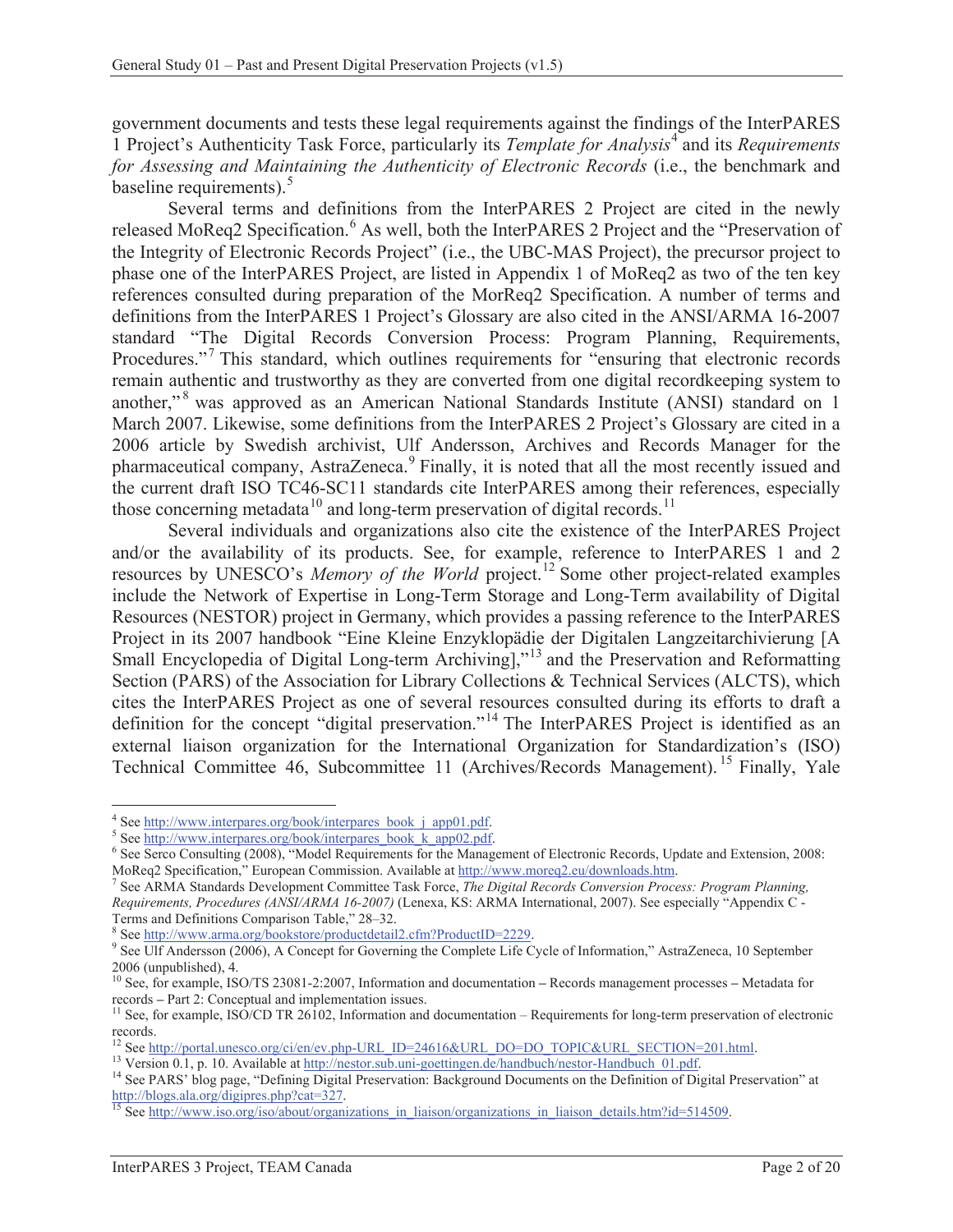University's Beinecke Rare Book and Manuscript Library provides a notable example of another institution incorporating an InterPARES resource into a tangible product. In fact, the Beinecke used the InterPARES 2 Project's *Creator Guidelines* as the basis for its recently drafted "Authors' Guidelines for Digital Preservation."<sup>16</sup>

Examples of individuals unaffiliated with InterPARES who cite the Project include Stephen Mason, barrister and former Director of the Digital Evidence Research Programme at the British Institute of International and Comparative Law,<sup>17</sup> who, in his 2006 article, "Proof of the Authenticity of a Document in Electronic Format Introduced as Evidence," cites the InterPARES Project in his bibliography and the Project's Web site (as well as the US InterPARES Web site) in the article's "Some web sites of interest" section.<sup>18</sup> Another example of an individual citing the Project is provided by British Columbia archivist-historian, David Mattison, who cites several InterPARES 2 Project resources (*Policy Framework*, *Creator Guidelines*, *Preserver Guidelines*) in his *The Ten Thousand Year Blog*. 19

Finally, there are a couple of other situations where InterPARES has been cited for reasons other than its findings or products. For example, in 2004, the Electronic Resource and Preservation Access Network (ERPANET), which sought to gather information on the awareness of digital preservation, digital preservation strategies and the future requirements for digital preservation, considered, in the process of deciding how best to collect these data, using the methodology implemented by InterPARES but decided it was "too detailed and lengthy" and too narrow in scope for ERPANET's own interests.<sup>20</sup> Another article referenced InterPARES as an example of a successful "collaborative research programme."<sup>21</sup>

The relative dearth of literature citing InterPARES may be attributed to several factors. First, given the recent conclusion of InterPARES 2, it may be too early to gage the reaction and usage of its findings within the different professional spheres. A good example of this may be S. Katuu's 2006 "Interdisciplinary Investigation of the Authenticity and Long-term Preservation of Electronic Records," which summarizes the work of InterPARES 1 and discusses what InterPARES 2 sought to accomplish.<sup>22</sup> Second, as will be discussed below, the recent trend in long-term preservation projects seems less concerned with digital or electronic records and more focused on the long-term preservation of "digital information" and "data." Third, it is likely that some other projects use the findings of InterPARES without saying so explicitly.

#### **Existing Projects Addressing the Long-term Preservation of Digital Records**

Where once projects such as the Victorian Electronic Records Strategy (VERS), CURL Exemplars in Digital Archives (Cedars), Creative Archiving at Michigan & Leeds: Emulating the Old on the New (CAMiLEON), and projects at the University of British Columbia, Pittsburgh,

<sup>&</sup>lt;sup>16</sup> See http://www.library.yale.edu/~nkuhl/AuthorsGuidelines.pdf.

<sup>&</sup>lt;sup>17</sup> See http://www.biicl.org/about/.<br><sup>18</sup> Stephen Mason (2006), "Proof of the Authenticity of a Document in Electronic Format Introduced as Evidence," ARMA International Education Foundation, October 2006. Available at http://www.armaedfoundation.org/images/Proof\_of\_authenticity\_of\_a\_document.pdf.<br><sup>19</sup> See http://www.davidmattison.ca/wordpress/?p=2049.<br><sup>20</sup> ERPANET (2003), "Broadcasting,"

Karen Anderson (2007), "Global Archive and Record-keeping Research Agendas: Encouraging Participation and Getting over the Hurdles," *The Journal of the Society of Archivists* 28(1): 35–46.<br><sup>22</sup> Shadrack Katuu (2006), "Interdisciplinary Investigation of the Authenticity and Long-term Preservation of Electronic Records."

*South African Journal of Information Management* 8(2).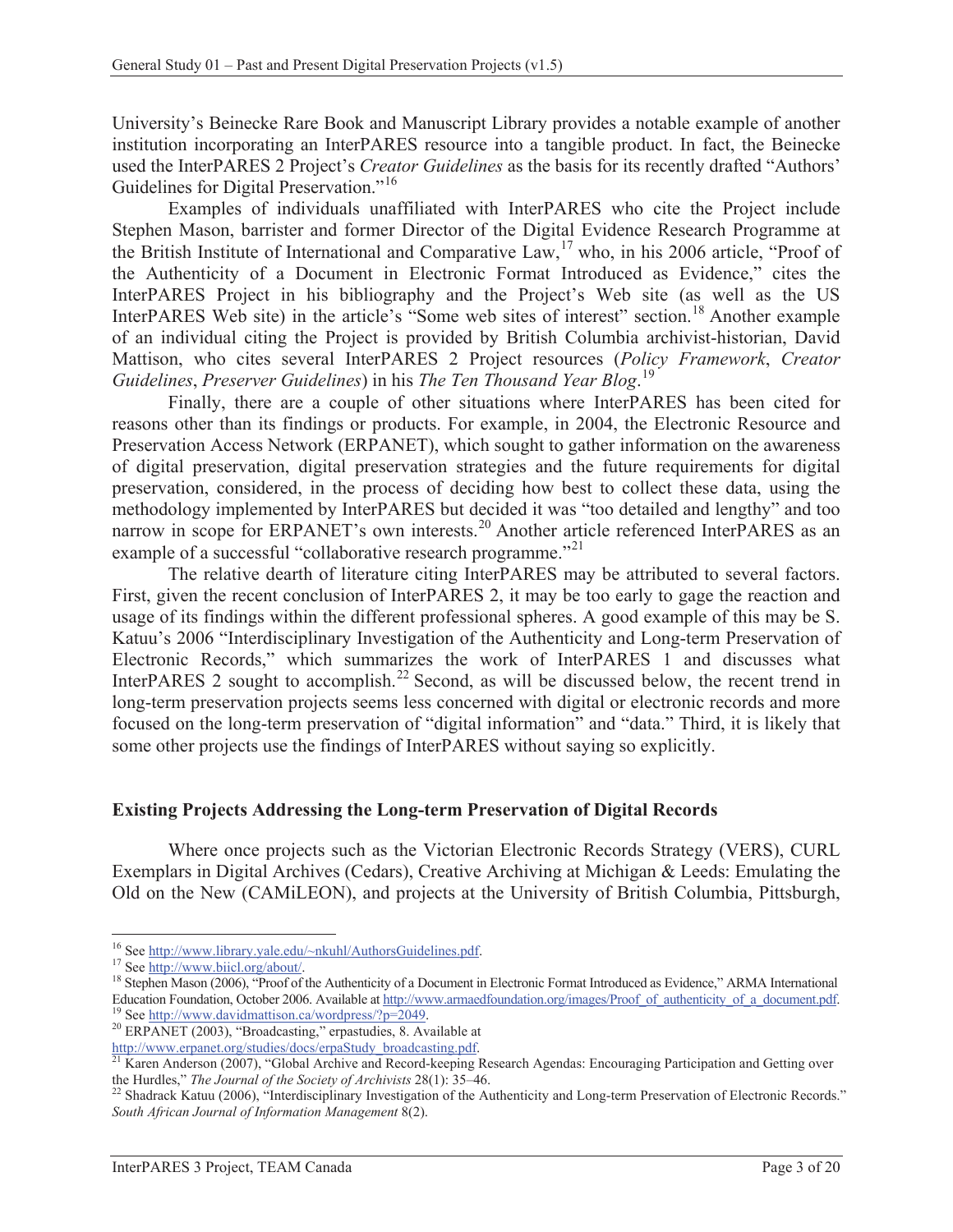Indiana University and Yale dominated the landscape of electronic records in late 1990s and the first few years of the twenty-first century, today the scene is much different. Currently, there are only a few projects specifically devoted to the long-term preservation of digital records. One of the most recent projects has been "Preserving the Records of the E-Legislature," carried out by the Minnesota Historical Society. Begun in 2005 and concluded in 2007, this project sought to develop and "implement a plan to preserve ... digital legislature records."<sup>23</sup> At the time of this report, there was little other available information regarding the procedures and findings of the project and its final report will not be available until sometime in early 2008. In addition to this project, its primary funder, the National Historical Publications and Records Commission (NHPRC), has also supported various other digital records preservation projects in the United States, although few have created Web sites that document their progress and findings.<sup>24</sup> Despite the dearth of current, on-going projects solely devoted to digital records, a more recent trend has been to take a more granular approach to the issue.

One of the more theoretical projects that analyzed a couple of components of digital records was the Significant Properties (InSPECT) project. Supported by the Arts and Humanities Data Service (AHDS), the project is scheduled to operate from April 2007 through September 2008 and aims to "examine the whole concept of significant properties, determine which properties are significant for a range of object types and assess the importance of each of these for future representation of the object...."<sup>25</sup> By looking at raster images, e-mails, structured texts and digital audio, the project hopes to identify the essential characteristics of a digital object so that better preservation techniques may be applied to ensure the long-term survival of such objects. At the time of this report, the project had not yet published any of its findings. Other projects have taken a less theoretical approach to specific forms of digital records.

 The increased usage and dependence on e-mail has provided researchers with a specific situation in which they may test and apply established theories and conceptions of digital records.<sup>26</sup> In 2003, Loughborough University orchestrated the "Institutional Records Management and E-mail" project. Within a short six-month span, the project performed six different case studies at the University that examined "current and possible practices for dealing with e-mail at a corporate, department, or group level rather than a personal level, and evaluated various technical options for archiving e-mail in line with the policies and legal requirements."27 The project concluded that establishing an e-mail policy should be the main priority of an organization that uses e-mail and that the implementation of this policy should be overseen by a records manager and provide specific guidelines for acceptable use that the organization's e-mail users should be able to follow.<sup>28</sup>

 $\overline{a}$  $^{23}$  Minnesota State Archives (2008), "Preserving the Records of the E-Legislature." Available at http://www.mnhs.org/preserve/records/elegislature/elegislature.htm.<br><sup>24</sup> For a complete list of electronic records projects funded by the NHPRC, including links to available Web sites, see

http://www.archives.gov/nhprc/projects/electronic-records/projects.html.<br><sup>25</sup> AHDS (2007), "About InSPECT," 8 August 2007 update version. Available at http://www.significantproperties.org.uk/about.html.

<sup>&</sup>lt;sup>26</sup> Rich Dymalski and Jerry Kirkpatrick, "One County's Attempt to Move from 0 to Digital in Record Time," in *New Skills for the Digital Era: A Colloquium sponsored by National Archives and Records Administration Society of American Archivists Arizona State Library, Archives and Public Records, 31 May - 2 June 2006, Washington, DC*., Richard Pearce Moses and Susan E. Davis, eds. (Chicago, IL: Society of American Archivists, 2008), 105–122. Available at

http://www.archivists.org/publications/epubs/NewSkillsForADigitalEra.pdf; Patricia Galloway, Marlan Green, Stan Gunn and Sue Soy (2002), "Coming to TERM. Designing the Texas Email Repository Model," *D-Lib Magazine* 8(9). Available at http://www.dlib.org/dlib/september02/galloway/09galloway.html.

<sup>&</sup>lt;sup>27</sup> Institutional Records Management and E-mail ( $\frac{http://www.lboro.ac.uk/computing/irm/}{http://www.lboro.ac.uk/computing/irm/})$ .<br><sup>28</sup> See Michael Norris (2003), "Institutional Records Management and E-mail: Final Report," November 2003. Specifically, section 7.1. Available at http://www.lboro.ac.uk/computing/irm/final-report.html.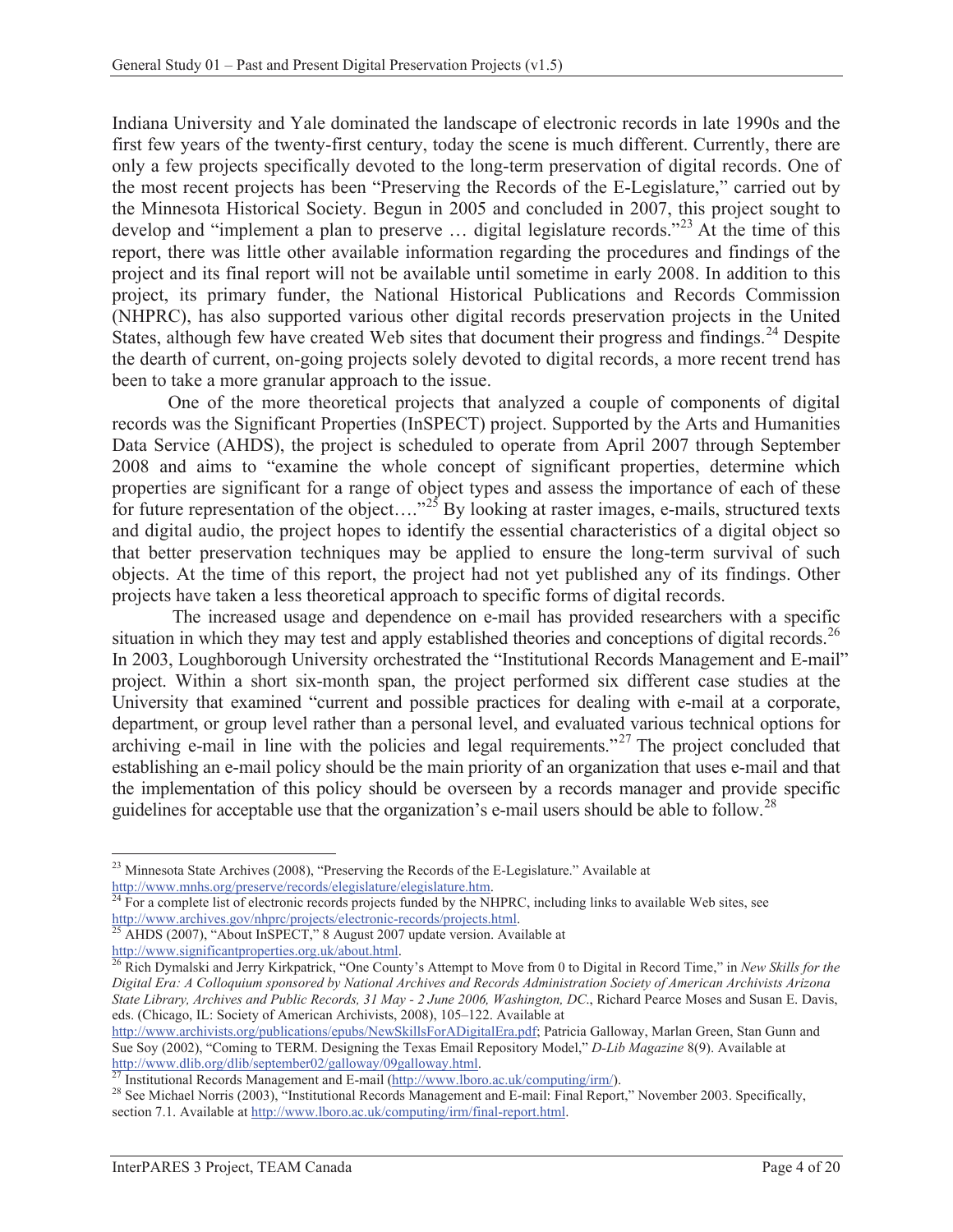More recently, projects such as the "Digital archiving in Flemish institutions and administrations" (DAVID)<sup>29</sup> and "Managing the Digital University Desktop" (MDUD),<sup>30</sup> along with several individual studies have further explored this issue.<sup>31</sup> While the MDUD project has only made available a couple of presentations and an online tutorial regarding the management of e-mail, the DAVID project has elaborated on at least one issue that is at the core of InterPARES: authenticity.<sup>32</sup> In his report "Filing and Archiving E-mail," Filip Boudrez asserts that, to ensure the authenticity of e-mails, "all essential components [must] … be archived," including their archival context, their content (e.g., subject and attachments) and their structure (e.g., header and message field). 33 In his assessment, Boudrez offers a preservation solution based on a combination of eXtensible Markup Language (XML) and migration—a process currently being used by the Antwerp city archives.  $34$  These projects aside, it may be only assumed that, with the increasing reliance on e-mail, additional projects will emerge and continue to address issues and concerns related to this type of digital record.

 One of the dominant current trends among digital preservation projects is to focus on developing information systems that ingest, manage and retrieve "data," "digital objects," "digital information" and/or "digital content" based on the Open Archival Information System (OAIS) model. Where InterPARES 2 based its Chain of Preservation Model on the OAIS model, adapting it to archival theory and methods,  $35$  other projects have followed the model more literally, incorporating also its language. This has resulted in an often confusing lexicon of digital preservation terminology. For example, the Co-operative Development of a Long-Term Digital Information Archives (KOPAL), which is currently developing tools to ensure the long-term access to electronic publications, uses the terms "digital documents" and "digital data" interchangeably in its mission statement,<sup>36</sup> while the "Cultural, Artistic and Scientific knowledge for Preservation, Access and Retrieval" (CASPAR) project explores ways to "handle the preservation of the digital resources of many user communities." 37 The "Securing a Hybrid Environment for Research Preservation and Access Development Partner" (SHERPA DP2) project, which is devoted to preserving electronic publications, works to develop its "OAIS-based distributed preservation model ... to interact with repositories holding different and varied types of digital content.<sup>38</sup> The recently established "Repository for Preservation of Authentic Digital Records" (RODA) project

<sup>33</sup> Filip Boudrez (2006), "Filing and Archiving E-mail," eDavid. Available at

34 Ibid., 35–39.

<sup>&</sup>lt;sup>29</sup> See http://www.expertisecentrumdavid.be/eng/edavid.php.

<sup>&</sup>lt;sup>30</sup> See http://www.ils.unc.edu/digitaldesktop/.<br><sup>31</sup> See also Maureen Pennock (2006), "Curating E-mails: A Life-Cycle Approach to the Management and Preservation of E-Mail Messages," July 2006, version 1.0 in *DCC Curation Manual*, S. Ross and M. Day, eds. Available at

http://eprints.erpanet.org/113/01/curating-e-mails.pdf; and Marlan Green, Sue Soy, Stan Gunn and Patricia Galloway (2002), "Coming to TERM: Designing the Texas Email Repository Model," *D-Lib Magazine* 8(9). Available at

http://www.dlib.org/dlib/september02/galloway/09galloway.html.<br><sup>32</sup> It should be noted that the DAVID Project has been for many years a partner of InterPARES and there has, as a consequence, been much osmosis between the two projects.

http://www.expertisecentrumdavid.be/docs/filingArchiving\_email.pdf. Maureen Pennock also discusses the importance of authenticity and integrity in her article "Curating E-mails" (see previous note for full citation), although she discusses the concepts within the context of "digital objects" (see pp. 9–10).

<sup>&</sup>lt;sup>35</sup> See Kenneth Thibodeau et al., "Part Three – Trusting to Time: Preserving Authentic Records in the Long Term: Preservation Task Force Report," in *The Long-term Preservation of Authentic Electronic Records: Findings of the InterPARES Project*, Luciana Duranti, ed. (San Miniato, Italy: Archilab, 2005), 99–116. Online reprint version available at http://www.interpares.org/book/interpares\_book\_f\_part3.pdf.

<sup>&</sup>lt;sup>36</sup> See http://kopal.langzeitarchivierung.de/index.php.en.<br><sup>37</sup> David Giaretta (2007), "D1202: CASPAR Guidelines," 5. Available at http://www.casparpreserves.eu/Members/cclrc/Deliverables/caspar-guidelines/at download/fil

<sup>38</sup> Sherpa DP2 Project, "Sherpa DP2: Project Overview," 30 May 2007 update. Available at http://www.sherpadp.org.uk/sherpadp2.html.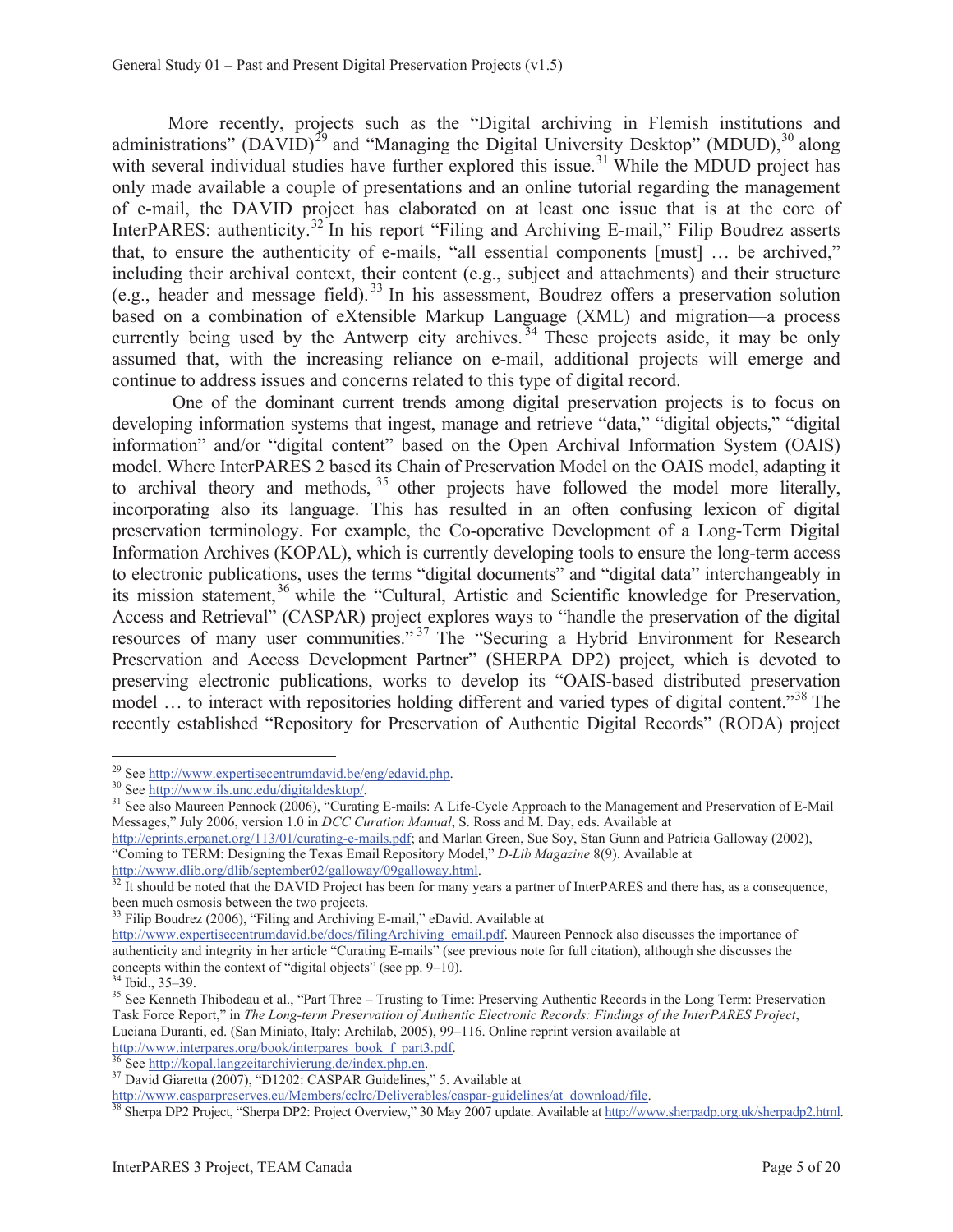seeks to "provide technical solution to digital preservation at the national level by developing processes, tools and resources capable of answering the needs of public administration institutions in terms of preservation of the digital items that are being produced."<sup>39</sup> Finally, the current "Digital" Repository Infrastructure Vision for European Research" (DRIVER) project intends "to build the testbed for a future knowledge infrastructure of the European Research Area" by developing a digital infrastructure "for computing resources, data storage and data transport [that] will deliver the content resources, i.e. any form of scientific output, including scientific/technical reports, working papers, pre-prints, articles and original research data…" In other words, there is no limit to the types of information that these systems intend to incorporate; and they make little, if any, effort to make distinctions between data, documents or records.

Several factors have contributed to this confusion. First, as Mary Vardigan and Cole Whiteman observe, because the OAIS model was designed to preserve scientific data, the terminology used by the Consultative Committee for Space Data Systems (CCSDS)—the designers of the OAIS model—does not easily correspond to archival contexts.40 Second, little effort has been made on the part of the system designers to thoroughly define, or at the very least, thoroughly document, the concepts and terminology used in their reports and discussion papers. Finally, many system designers appear to neglect the importance of distinguishing what objects are being preserved, especially as regards their context(s), choosing to focus, instead, almost exclusively on management and preservation of digital content at the byte level.<sup>41</sup> In a rather alarming statement, a recently published white paper asserts that one of the major requirements for an OAIS-based preservation storage system is that it must "[s]upport a *graceful loss* of data. Some portions of the data are likely to be lost or become corrupted over time. If some data is lost, a good preservation system must minimize the economic effect of this data loss and prevent cases where data in the system that is still intact cannot be read or interpreted."<sup>42</sup> Given this statement, one may only assume that within the next five or ten years, success and failure stories will emerge discussing how the lack of clear definitions of the terminology and visions of the preservations systems affected organizations when pressured to retrieve specific instances of their "digital assets."

Not all projects intend to preserve just "digital information;" there are numerous other on-going or current projects with more specific intentions. For example, "Preservation Eprint Services" (PRESERV)<sup>43</sup> and Portico,<sup>44</sup> a not-for-profit electronic archiving service initiated by JSTOR in 2002, are currently exploring methods to preserve electronic publications. Likewise, the recently completed "Exploring Collaborations to Harness Objects in a Digital Environment for Preservation" (ECHO DEPository) project sought to develop tools "for selecting and capturing materials published on the Web."<sup>45</sup>

Other projects have more general objectives. The "Data Preservation Alliance for the Social Science" (Data-PASS) project, for example, aims to identify, acquire and preserve "data at-risk of being lost to the social science research community," such as those data found in

<sup>&</sup>lt;sup>39</sup> RODA, "About RODA." Available at http://roda.iantt.pt/en/about.

<sup>&</sup>lt;sup>40</sup> See Mary Vardigan and Cole Whiteman (2007), "ICPSR meets OAIS: Applying the OAIS reference model to the social science archive context," *Archival Science* 7(1): 73–87.<br><sup>41</sup> See also Pricilla Caplan (2007), "The Florida Digital Archive and DAITSS: A Working Preservation Repository Based on

Format Migration," *International Journal on Digital Libraries* 6(4): 310.<br><sup>42</sup> Simona Cohen, Dalit Naor, Leeat Ramati and Petra Reshef (2006), "Towards OAIS-Based Preservation Aware Storage: White

Paper," IBM Haifa Labs (November 2006), 6 (emphasis in original). Available at

http://www.haifa.ibm.com/projects/storage/datastores/papers/preservation\_dataStores\_white\_paper-public.pdf. 43 See http://preserv.eprints.org/. 44 See http://www.portico.org/index.html. 45 See http://www.ndiipp.uiuc.edu/.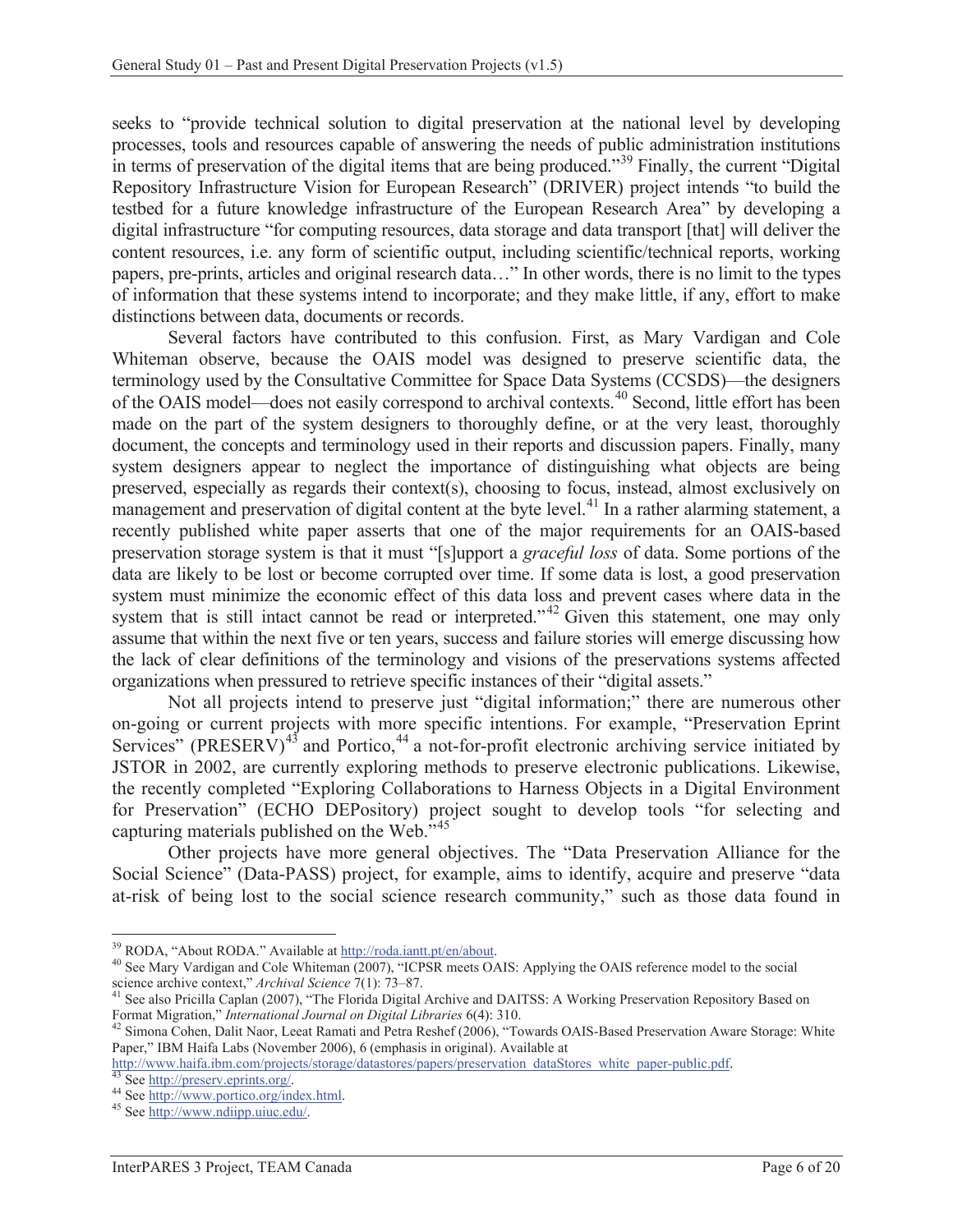"opinion polls, voting records, large-scale surveys, and many other social science studies,"<sup>46</sup> while the "Preservation and Long-term Access through Networked Services" (PLANETS) project is working to create tools and services to "ensure long-term access to [organizations'] valued digital content."<sup>47</sup> Where these projects have worked to create systems and repositories to hold digital content and digital objects, various other projects have focused on ways to help improve the functionality of these systems.

Recently, there has been an increase in projects devoted to the development and implementation of metadata for digital preservation. In 2005, "The Long-Term Preservation Metadata for Electronic Resources" (LMER) project released a metadata schema to assist with the long-term preservation of "electronic resources." 48 Two years later, the "Clever Recordkeeping Metadata Project" (CRKM) from Monash University concluded its work, noting that "the limitations of current recordkeeping standards and practices that are predominantly still operating within the paper paradigm inhibit realisation of the full potential of recordkeeping metadata as a business tool."49 In 2004, the Hybrid Archives Project developed a data model that focuses on the use of metadata to allow "assets" to be shared between "an archive and the depositing institution, allowing the institution to provide sophisticated access to the resource, while the archive ensures the longer-term survival of the underlying content."<sup>50</sup> Finally, between 2007 and 2008 the "Service-Oriented Architecture for Preservation and Ingest of digital objects" (SOAPI) project intends to develop "an architecture and toolkit for (partially) automating preservation and ingest workflows in digital repositories.<sup>"51</sup>

Although the original version of the OAIS model did not discuss the role of metadata, the above projects have contributed to this vital component of digital preservation. Furthermore, with the development of other metadata standards, such as the Metadata Encoding and Transmission Standard (METS),<sup>52</sup> it is likely that interest and research in this area will continue to grow, benefiting the long-term survival of digital records.

As organizations and archives continue to address the long-term preservation of digital records and information, cost and financial feasibility of implementation have also become prevailing concerns. Within the past few years, several projects have addressed this issue. Between 2005 and 2007, the "Effective Strategic model for the Preservation and Disposal of Institutional Digital Assets" (ESPIDA) project developed cost models for the preservation of digital "assets" to help potential funding organizations determine the short- and long-term value of proposed digitization projects.<sup>53</sup> Additionally, the University of London and the British Library created the "Life-Cycle Information for E-Literature" (LIFE) project. Currently in its second phase, the LIFE project seeks to refine the Life Generic Preservation Model it created during its first phase. This model examines the "life cycle of the management of digital materials" and provides a means by which to "calculate the costs of preserving digital information for the next 5, 10 or 100 years."<sup>54</sup>

 $\overline{a}$ <sup>46</sup> Data-PASS, "About the Project: Overview of the Project." Available at <u>http://www.icpsr.umich.edu/DATAPASS/about.html</u>.<br><sup>47</sup> Planets, "About Planets: Objectives," 3 September 2007 version. Available at <u>http://www.pla</u>

http://www.infotech.monash.edu.au/research/groups/rcrg/crkm/docs/rpt-final.doc. 50 Gareth Knight and Hamish James (2004), "Hybrid Archives Model: A Model for the Joint Curation of Digital Resources Guidebook," draft 2.0, Arts and Humanities Data Service, 4. Available at http://ahds.ac.uk/about/projects/hybrid-archives/hybrid-<br>archives-model.pdf.<br> $\frac{5!604 \text{ N}}{2004 \text{ N}}$ 

<sup>&</sup>lt;sup>51</sup> SOAPI, "SOAPI: Description," 28 February 2007 version. Available at http://ahds.ac.uk/about/projects/soapi/index.htm.<br><sup>52</sup> See http://www.loc.gov/standards/mets/.<br><sup>53</sup> See http://www.gla.ac.uk/espida/index.shtml.<br><sup>53</sup>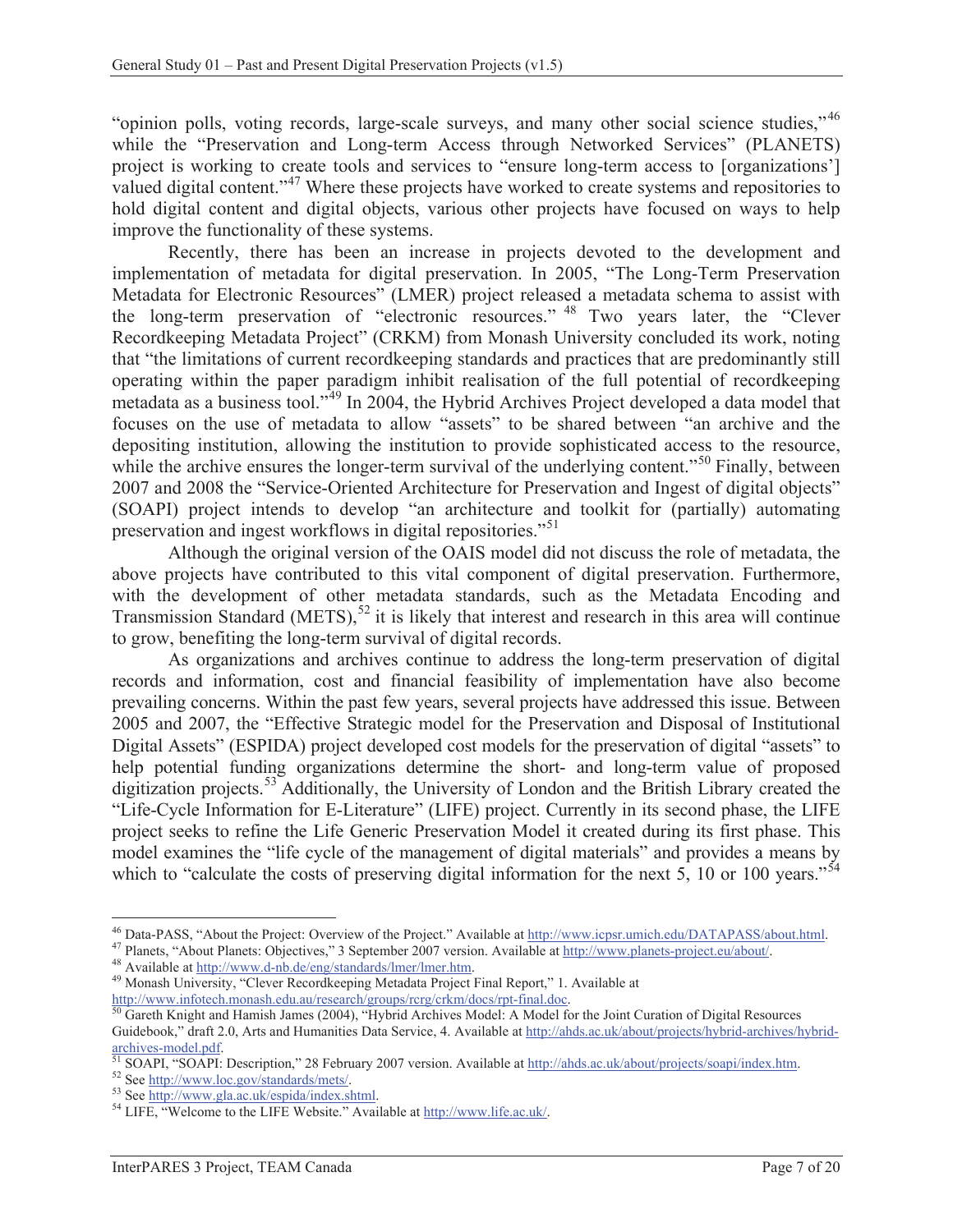Finally, the Image Spatial Data Analysis Group (iSDA), at the University of Illinois' National Center for Supercomputing Applications (NCSA), has developed a "simulation environment for understanding computational requirements of preservation and reconstruction."<sup>55</sup> Called "Image" Provenance to Learn" (Ip2Learn), this freely-available software application, developed in collaboration with the United States National Archives and Records Administration (NARA), is designed to help users calculate "the cost of information preservation and the value of preserved information." Although Ip2Learn is designed primarily to work with geospatial digital records, especially images, it is likely that the general concept is readily adaptable to other types of digital records. Among other things, the Ip2Lean application allows users to experiment with simulated trade-off for a number of preservation variables, including variations in: information granularity, organization, representation, compression types/levels and authentication requirements; metadata gathering/harvesting methods; storage formats; retrieval requirements (e.g., local/centralized versus remote/distributed); and reconstruction processes (e.g., processes requiring human intervention versus fully automated processes). While cost models have not garnered nearly the attention that metadata or "data" preservation has, as archivists and records managers advocate the importance of digital preservation to organizations, one may only assume that additional projects will emerge and offer further insight and resources for this issue.

A final category of existing digital preservation projects involves those that act as "clearing houses" for digital preservation information generated by other research projects or preservation initiatives. Digital Preservation Europe (DPE) is a good example of this type of project. Building on the earlier successful work of ERPANET, DPE's objective is to foster "collaboration and synergies" by facilitating the "pooling of the complementary [digital preservation] expertise that exists across the academic research, cultural, public administration and industry sectors in Europe." As such, "DPE addresses the need to improve coordination, cooperation and consistency in current activities to secure effective preservation of digital materials."56 The main interests and goals of its partners include:

- a. raising the profile of digital preservation;
- b. promoting the ability of Member States acting together to add value to digital preservation activities across Europe;
- c. using cross-sectoral cooperation to avoid redundancy and duplication of effort;
- d. ensuring auditable and certificated standards for digital preservation processes are selected and introduced;
- e. facilitating skills development through training packages;
- f. enabling relevant research coordination and exchange;
- g. developing and promoting a research agenda roadmap; and
- h. helping both citizens and specialist professionals recognise the central role that digital preservation plays in their lives and work $57$

 $\overline{a}$ <sup>55</sup> Image Spatial Data Analysis Group, "Data Preservation and Reconstruction: Understanding Computational Requirements of Preservation and Reconstruction," 4 December 2007 version. Available at http://isda.ncsa.uiuc.edu/CompTradeoffs/. See also Peter Bajcsy (2007), "Challenges in Preserving and Reconstructing Computer-Assisted Decision Processes," paper presented at the 2007 Society of American Archivists Annual Meeting, Electronic Records Section Meeting, 31 August 2007, Chicago, IL,

USA. Available at http://www.ibiblio.org/saa2007/images/1/1f/DecisionProcesses\_PeterBajcsy.pdf. 56 Digital Preservation Europe, "About DPD: Mission Statement," 26 April 2006 version. Available at http://www.digitalpreservationeurope.eu/about/.<br>
57 Ibid.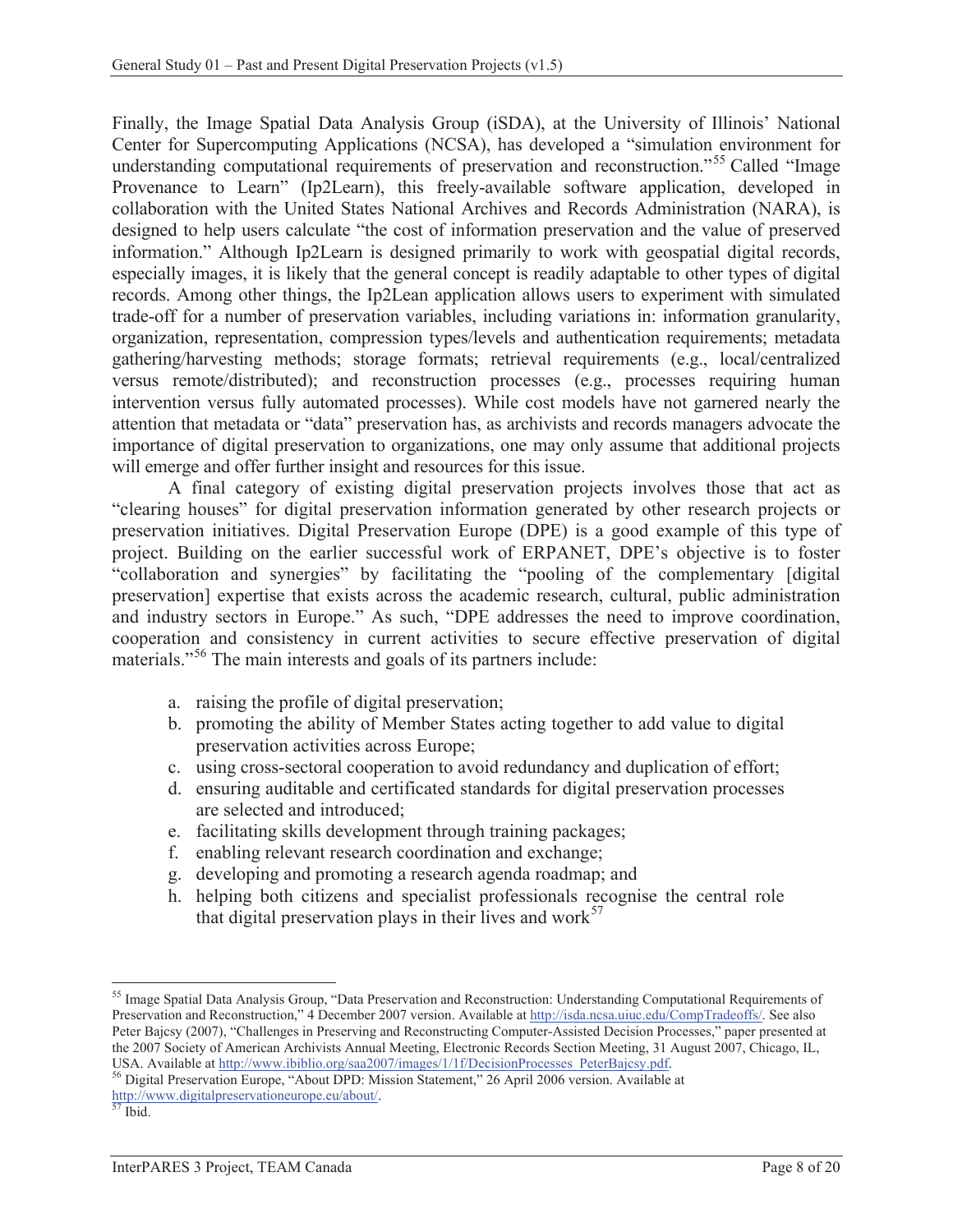The DELOS project, a "Network of Excellence on Digital Libraries" partially funded by the European Commission, is involved in similar activities. This four-year project, which began in January 2004 and is scheduled to conclude its work in December 2007,<sup>58</sup> is based on the vision that "all citizens, anywhere, anytime, should have access to Internet-connected digital devices to search all of human knowledge, regardless of barriers of time, place, culture or language." As such, "DELOS believes that, in the near future, networked virtual libraries will enable anyone from their home, school or office to access the knowledge contained in the digital collections created by traditional libraries, museums, archives, universities, governmental agencies, specialised organizations, and individuals around the world." In response to this vision, the main objective of DELOS is "to contribute to the development of the enabling technologies so that its vision for digital libraries may become reality." Given the multi-disciplinary dimension inherent in the design and implementation of digital libraries, the ultimate success of which, DELOS believes, "relies on the advancement of many enabling technologies," the main role of DELOS in this development process is to integrate the research activities that are being carried out separately under the various enabling technologies with research activities being conducted by several major European teams working within the digital library field. A key element of this activity involves "disseminating knowledge of digital library technologies to many diverse application domains, [as well as providing] specific user communities with access to advanced digital library technologies, services, testbeds, and the necessary expertise and knowledge to facilitate their take-up."<sup>59</sup>

#### **Conclusion**

As this brief overview has shown, although there are a wide variety of projects devoted to the long-term preservation of digital *information*, to date, very few projects have focused on the long-term preservation of digital *records*. In fact, most projects have involved broad-scale and often ambiguously-defined approaches aimed at addressing the preservation of "digital data" and/or "digital content." It remains to be seen how the preservation systems and repositories envisioned by these projects will be affected by such broadly-defined preservation scopes and intentions. Despite the dearth of current interest in *digital records* per se, the third phase of InterPARES may be able to offer some insight to these other, more broadly-scoped projects and their products. One of the objectives of the InterPARES 3 Project is establish whether digital records preservation "theory and methods, concepts and principles apply across jurisdictions, regardless of legal/administrative, social and cultural environments; and, in...situation[s] where they do not apply, to identify why, and determine the measures that are required to ensure the preservation of digital records. In light of this objective, it is hoped that, as the Project's national and multinational TEAMs analyze and compare their findings related to specific case studies and scenarios among a wide-range of digital records users, it will be possible to determine whether preservation systems such as Data-PASS and PLANETS are adequate to meet an organization's long-term preservation needs or whether further refinement is required.

 $\overline{a}$ <sup>58</sup> In response to the impending conclusion of the DELOS project, a not-for-profit organization called the "DELOS Association" has been established "to continue as much as possible the DELOS activities." The Association's main objective "is to promote research activities in the field of digital libraries through the organization of workshops, working groups, schools, etc." (DELOS, "DELOS: An Association for Digital Libraries." Available at

http://www.delos.info/index.php?option=com\_content&task=view&id=614&Itemid=341).<br><sup>59</sup> DELOS, "About DELOS." Available at

http://www.delos.info/index.php?option=com\_content&task=view&id=299&Itemid=26.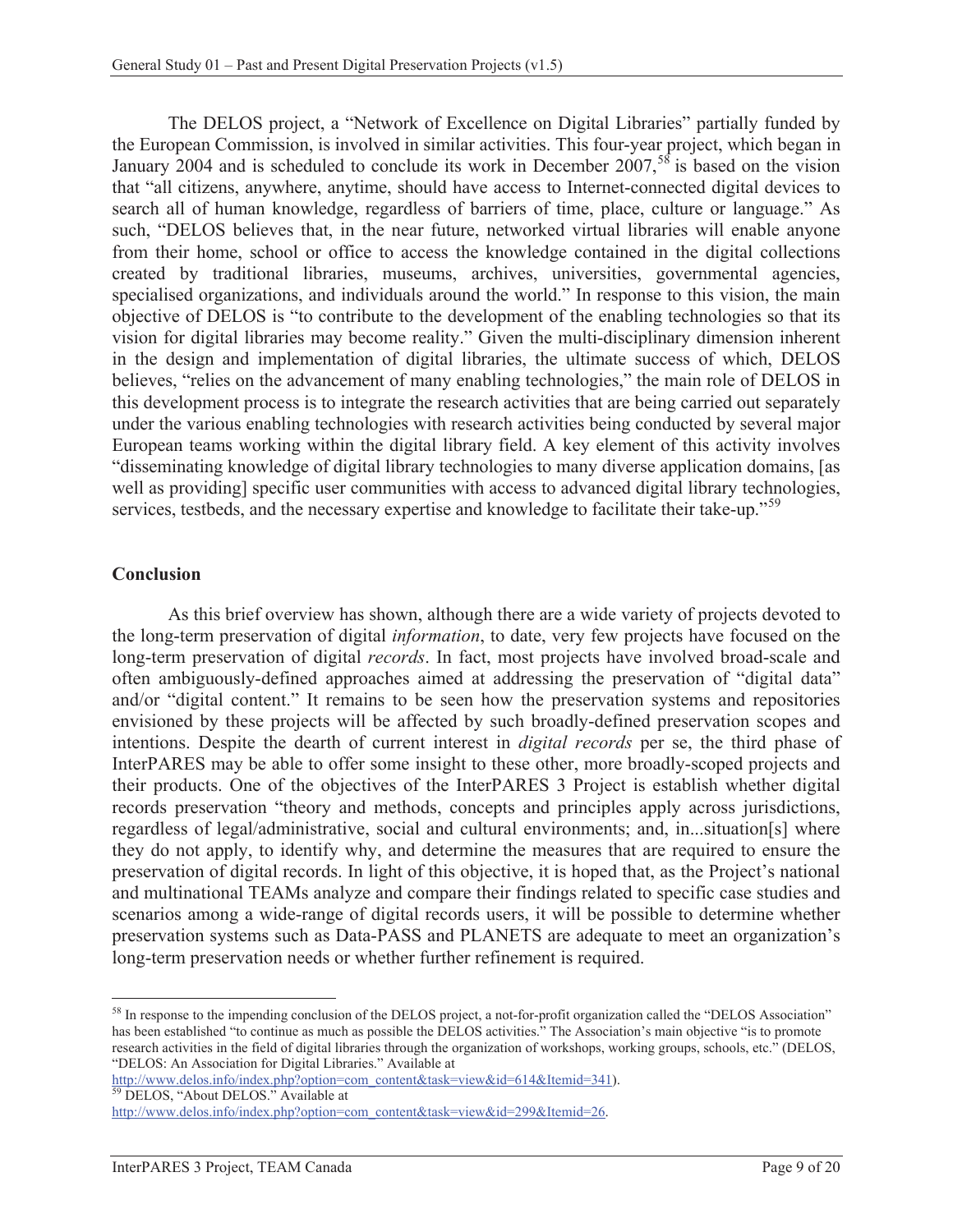# **Appendix 1**

# **Digital Preservation Projects: An Annotated Bibliography**

## **Preface**

Serving as a companion to the report: "Digital Preservation Projects: A Report Discussing Past and Current Projects Devoted to the Long-Term Preservation of Digital Records and Digital Information," this annotated presents a snapshot, taken between late September and early November 2007, of numerous projects and organizations that have addressed or are addressing the long-term preservation of digital records or digital information. The initial goal of this bibliography was to identify only those projects that were similar in scope and intentions to InterPARES with regards to their focus or methodological approaches. Yet, as the research progressed, other prevailing trends emerged. By listing many of the major research projects and related organizations, this bibliography accounts for these trends. The bibliography does not intend to be all-encompassing. The projects and organizations listed only date back to 1999, the inaugural year of InterPARES.

The bibliography is arranged into two sections: Projects and Organizations. The first section, Projects, deals with the different methods and approaches addressed the long-term preservation of digital records and digital information. Besides the name, purpose and scope of the projects, the annotations, where applicable, also mention project deliverables, publications and reports. The section is arranged alphabetically by the English translation of the project's name. At the end of each abstract, there are one or two bold-faced words that represent the primary focus of the project (e.g., Digital Records, Metadata).

The second section, Organizations, accounts for the primary organizations devoted to the long-term preservation of digital records or digital information. The annotations provide each group's primary goal(s) and mentions any deliverables, reports, working group or Web site feature(s). Like the previous section, the organizations are arranged alphabetically by organizational name.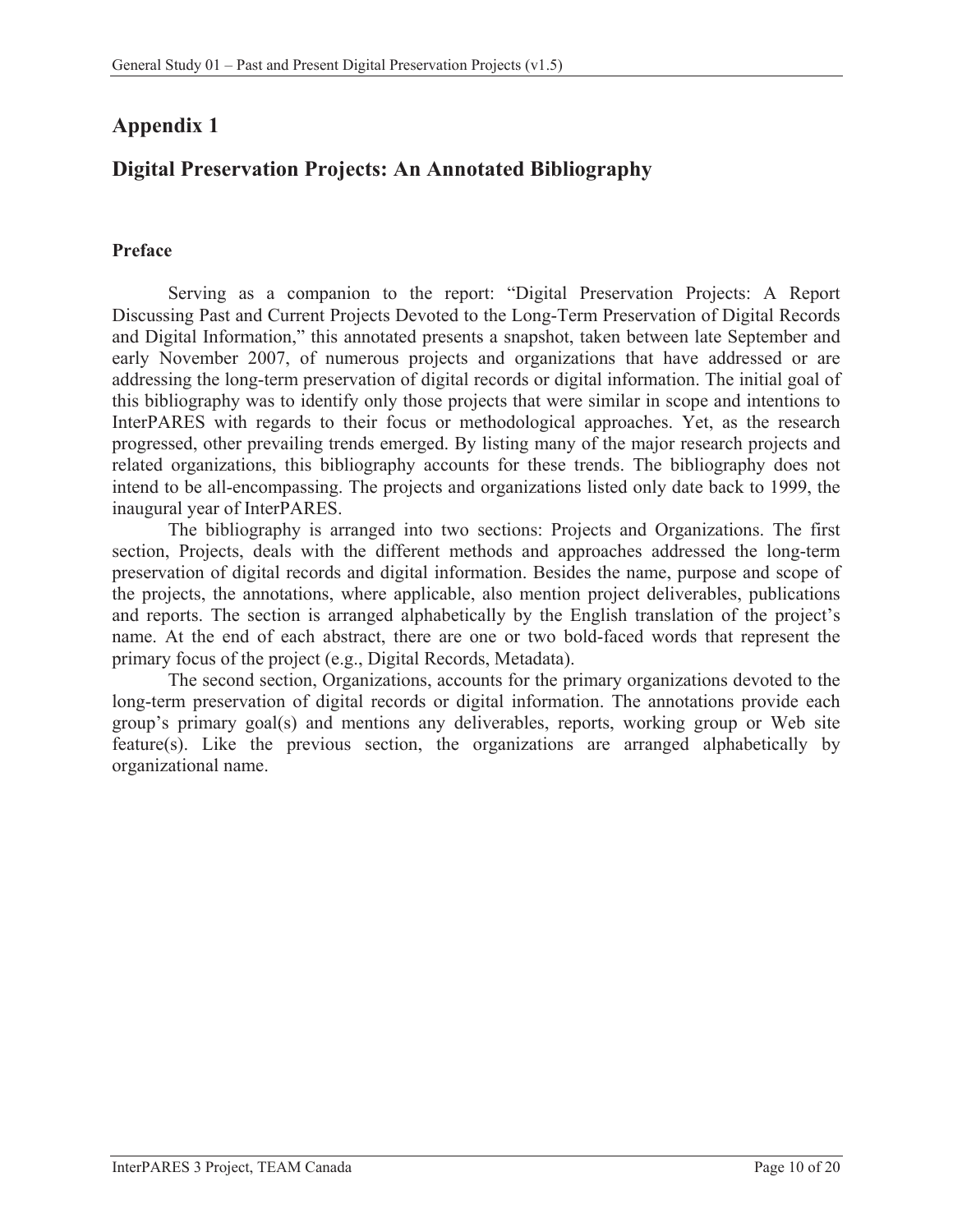## **Projects**

## *Cultural, Artistic and Scientific Knowledge for Preservation, Access and Retrieval (CASPAR)*  http://www.casparpreserves.eu/

Teaming with several European organizations and institutions, the CASPAR project has four primary objectives. First, it intends to build a "pioneering preservation environment" based on the OAIS reference model. Second, it wants to show that its system may handle the preservation of the digital resources. Third, the project seeks to "advance the current state of the art in digital preservation"; and finally, it will develop "technological solutions supporting the emergence of" other preservation systems and services. To date, CASPAR has created a conceptual model, a set of guidelines for understanding the inner-workings of the CASPAR project, and a "Dissemination and Use Plan." **Preservation System/Repository**

## *Clever Recordkeeping Metadata Project (CRKM)*

## http://www.infotech.monash.edu.au/research/groups/rcrg/crkm/

Between 2004 and 2006, the Records Continuum Research Group at Monash University in Australia sought to "develop a prototype to demonstrate how to overcome major barriers to the implementation of recordkeeping and resource discovery metadata standards, particularly in eGovernment." Additionally, it intended to provide an implementation model for the clever use of metadata in quality recordkeeping systems that capture and manage information that can support the reliability, authenticity, accessibility and usability of evidence of government decisions and activities for as long as that evidence is required." **Metadata**

#### *Co-operative Development of a Long-Term Digital Information Archives (KOPAL)* http://kopal.langzeitarchivierung.de/index.php.en

Starting in July 2004, KOPAL operated for three years. The project was a joint-partnership between the German National Library, Goettingen State and University Library, Gesellschaft fuer wissenschaftliche Datenverarbeitung mbH Goettingen, and IBM Deutschland GmbH. These institutions focused on the long-term preservation of electronic publications, as well as on how to address obsolescent file formats, hardware and software, by creating its own archive for digital data—the Kopal Solution. This open-source software application is based on the OAIS model and is designed for handling and preserving digital objects. **Preservation System/Repository** 

#### *Data Preservation Alliance for the Social Sciences (Data-PASS)* http://www.icpsr.umich.edu/DATAPASS/

Supported by the United States Library of Congress, Data-PASS is a broad-based partnership led by the Inter-university Consortium for Political and Social Research (ICPSR) at the University of Michigan and other institutions throughout the United States. Established in 2004 and currently in operation, the project intends to acquire and preserve a wide range of data at-risk, including "opinion polls, voting records, large-scale surveys, and other social science studies." To date, the project has released a set of their criteria and guidelines for collecting and preserving data; these include matters relating to Articles of Collaboration, Content Selection, Appraisal, Acquisition, Metadata, Confidentiality, Data Security and a Guide to Handling Fragile Materials. **Preservation System/Repository**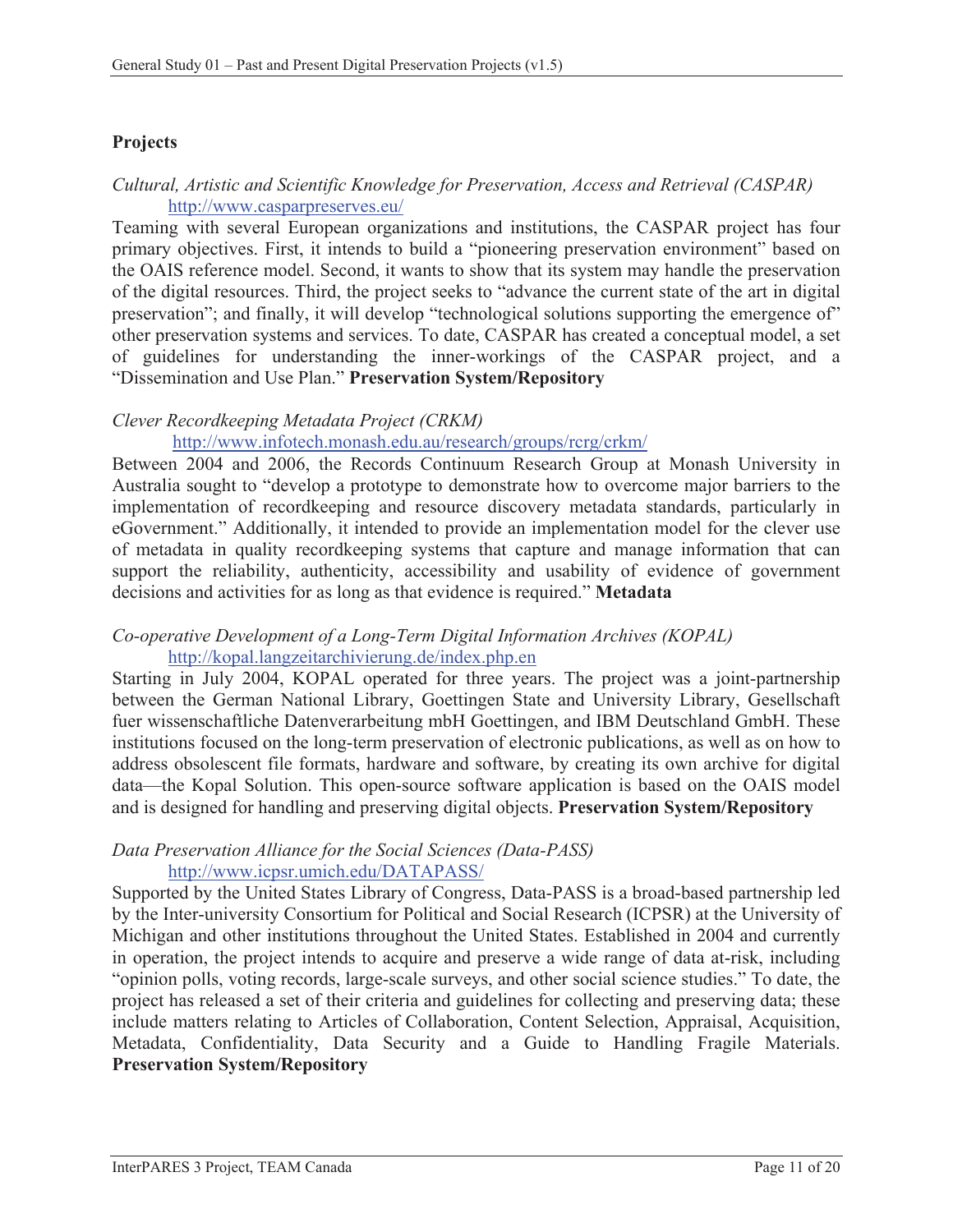## *Digital Archiving in Flemish Institutions and Administrations (DAVID / eDAVID)* http://www.expertisecentrumdavid.be/eng/edavid.php

Organized from 2000-2003, the project was funded by the Flemish government and dealt primarily with digital born records (e.g. Web sites, e-mail, databases, etc.). While its Web site continues to be updated, most of its publications and findings are in Flemish, though a few of its core papers may be found in English. These include: Boudrez, F. (2006). "Filing and archiving email"; Boudrez, F. (2005). "Digital containers for shipment into the future"; and Boudrez, F. (2005). "Digital signatures and electronic records." In 2005 the project also released a handbook on digital archiving titled "Digital Archiving: The New Challenge? Legal and Archival Issues" **Digital Records (E-mail)** 

## *"Data archiving" project (2004)*

http://www.lfcs.inf.ed.ac.uk/research/database/Archiving.html

This project focused on the preservation of scientific data, particularly complex databases. Using XML, the project's investigators developed a system that could, among other characteristics, "hold many versions in a file that is little larger the most recent version of the database." In 2006, the team released its "Scientific Data Archiver," which exemplifies this feature. For further discussion on the methodology behind the tool, readers should consult the paper "Archiving Scientific Data" by Peter Buneman, Sanjeev Khanna, Keishi Tajima, and Wang-Chiew Tan.<sup>60</sup> **Scientific Data** 

#### *Digital Repository Infrastructure Vision for European Research (DRIVER)* http://www.driver-repository.eu/

Funded by the Sixth Framework Programme, Research Networking Testbeds, from 2006 to 2007, the goal of the project was "to build the testbed for a future knowledge infrastructure of the European Research Area." During its second phase, it sought to create the "successful interoperation of both data network and knowledge repositories as integral parts of the Einfrastructure for research and education in Europe." The project has produced a couple documents presenting their architectural and functional specifications. **Preservation Resources** 

# *Electronic Resource and Preservation Access Network (ERPANET)*

### http://www.erpanet.org/

In 2004, this project conducted 60 different case studies to examine the "perception and awareness of risk associated with information loss," "how digital preservation affects the organization," "what actions have been taken to prevent data loss" and how these actions are monitored. It also sought, through the case study findings, to determine what mechanisms are being used to determine future needs. The case studies looked at organizations containing cultural and scientific digital objects. To access the findings, readers must, at no charge, register with ERPANET. Currently, ERPANET continues to raise awareness, foster research and encourage the sharing of preservation ideas, experiences and information among individuals, organizations and institutions. In addition to its own work, the project's Web site contains a number of valuable publications and resources regarding the long-term preservation of digital information. **Preservation Resources**

 $\overline{a}$ 60 Available at http://www.lfcs.inf.ed.ac.uk/research/database/publications/tods04.pdf.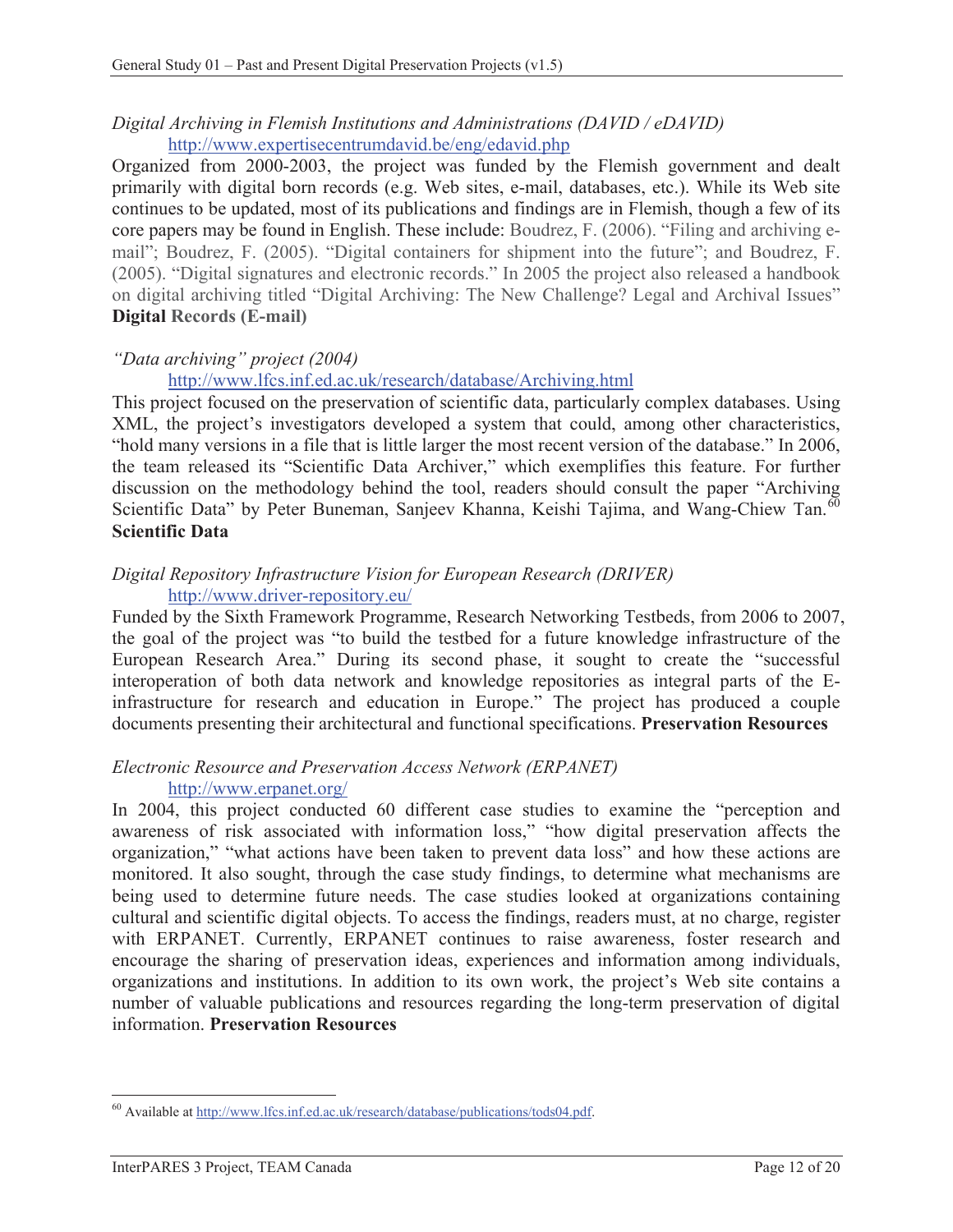### *Exploring Collaborations to Harness Objects in a Digital Environment for Preservation (ECHO DEPository)*

## http://www.ndiipp.uiuc.edu/

The University of Illinois, the Online Computer Library Center (OCLC), National Center for Supercomputing Applications (NCSA), Tufts University's Perseus Project, and numerous other university and state libraries in the United States, joined efforts between 2004 and 2007 to determine how to best identify, archive and preserve digital resources. By the end of the project, this alliance had produced the EchoDep Hub and Spoke, an open-source digital archiving system that packages digital objects using the Metadata Encoding Transmission Standard (METS) so the objects may be archived and accessed in different systems. This project also hosts a Digital Preservation Pathfinder on its Web site, which provides an annotated list of digital preservation resources. **Metadata**

#### *An Effective Strategic model for the Preservation and Disposal of Institutional Digital Assets (ESPIDA)*

### http://www.gla.ac.uk/espida/index.shtml

Established by the University of Glasgow, this two year project operated from 2005 to 2007. The goal of the project was to help organizations that were considering digitization projects and their potential funders determine if the proposed projects had enough value to warrant their initiation. Several publications resulted from this project, foremost being the "espida Handbook: Expressing Project Costs and Benefits in a Systematic Way for Investment in Information and IT."<sup>61</sup> Additionally, the project also created "Outcome Scorecards" and a "Cost Template" document that users may download from the project's Web site. **Cost Analysis**

#### *Fedora and the Preservation of University Records Project* http://dca.tufts.edu/features/nhprc/index.html

Between 2003 and 2005, Yale University and Tufts University collaborated to determine the "requirements for trustworthy recordkeeping systems and preservation activities, the ingest of records into a preservation system, and the maintenance of records in a preservation system." As with the SOAPI project, this project focused on the ingest component of the OAIS model and created an Ingest Prototype Tool. Additionally, in September 2006, it released the first version of its "Requirements for Trustworthy Recordkeeping Systems and the Preservation of Electronic Records in a University Setting."<sup>62</sup> The project may be most notable for Fedora—an open source software application designed to help organizations and institutions manage and deliver their digital content.<sup>63</sup> **Digital Records; Preservation System/Repository** 

### *Format Curation Service (FOCUS)*

http://www.umiacs.umd.edu/research/adapt/focus/index.html

FOCUS is one of a growing number of projects that has dealt with file formats. Initiated by the Institute for Advanced Computer Study at the University of Maryland in 2004, the project addresses the long-term preservation of digital information by "developing an efficient, scalable, and secure prototype format registry that captures all the essential features" of the Global Digital Format Registry and by providing a framework for this environment. FOCUS sought to alleviate

 $\overline{a}$ 

<sup>&</sup>lt;sup>61</sup> Available at https://dspace.gla.ac.uk/bitstream/1905/691/1/espida\_handbook\_web.pdf.<br><sup>62</sup> Available at http://repository01.lib.tufts.edu:8080/fedora/get/tufts:UA069.004.001.00005/bdef:TuftsPDF/getPDF.<br><sup>63</sup> For more inf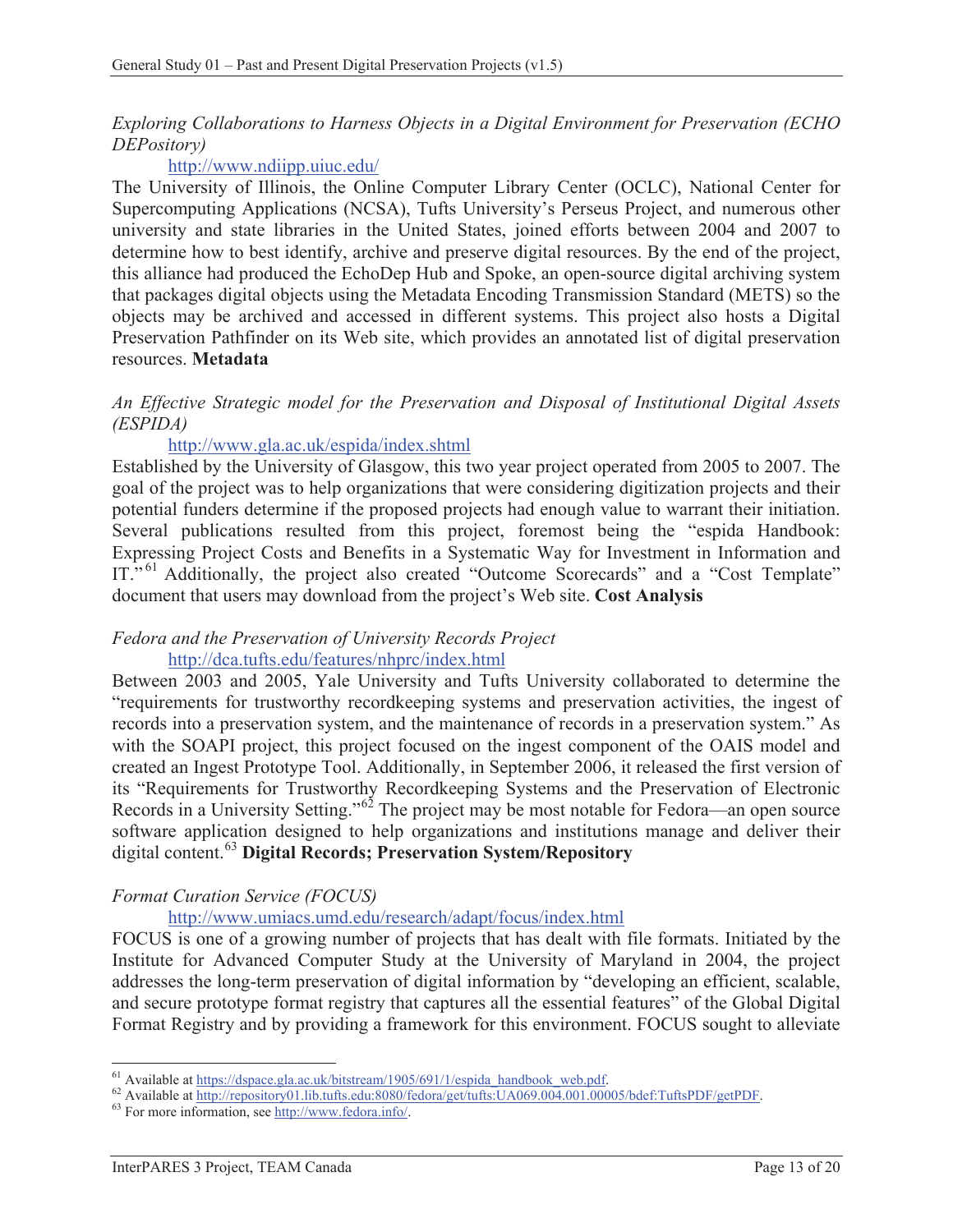the burden of technology obsolesce by providing its users with information about any given format so that it may possibly be accessed at a later date. While it is unclear if the registry continues to be updated, the project's Web site contains a working demo of the format registry. **Format Identification**

## *Hybrid Archives Project*

### http://ahds.ac.uk/about/projects/hybrid-archives/index.htm

The Hybrid Archives: Towards an Extensible Model for Depositing Institutional Assets (formerly Partial Deposit) project operated from 2003 to 2004 and was initiated by the Arts and Humanities Data Service (AHDS). Focusing on metadata, the project sought to improve upon the OAI harvesting methodology by increasing its searching capability as well as its ability for preserving "disclosed assets" for the long term. The project created a data model that allows for "the institution to provide sophisticated access to the resource, while the archive ensures the longer-term survival of the underlying content." **Metadata**

# *Indiana University Electronic Records Project*

### http://www.libraries.iub.edu/index.php?pageId=3313

While the Indiana University Electronic Records Project did not focus solely on the long-term preservation of digital records, its findings and conclusions provide important insight to the status of digital records in a couple environments, mainly the education and financial sectors. From 2000 to 2002 the project performed several case studies and discovered that information systems were ill-designed and not properly suitable as recordkeeping systems. Besides several White Papers, the project developed "A Methodology for Evaluating Existing Information Systems as Recordkeeping Systems," "Functional Requirements for Recordkeeping Systems," and a set of "Recordkeeping Metadata Specifications." **Digital Records**

#### *Life-Cycle Information for E-Literature (LIFE)*  http://www.life.ac.uk/

Initiated in 2005, the University College London (UCL) Library Services and the British Library are currently operating in the second phase of the project. Where the first phase created the Life Generic Preservation Model to help establish a "methodology to model the digital lifecycle and calculate the costs of preserving digital information for the next 5, 10 or 100 years," from March 2007 to April 2008,  $LIFE<sup>2</sup>$  will test this model by conducting a series of case studies. As of November 2007, the project has released a revision of its model for user feedback. **Cost Analysis** 

#### *JSTOR/Harvard Object Validation Environment (JHOVE)*  http://hul.harvard.edu/jhove/

From 2004 to 2006, the JSTOR/Harvard Object Validation Environment, established by the partnership between JSTOR and Harvard University, was one of the first projects that sought to create a "tool for format-specific digital object identification, validation, and characterization." By the project's conclusion it had created java-based application usable on Unix, Windows or OS X platforms. The project's Web site offers a tutorial for installing and using JHOVE, its schema and various modules. As of 2006, the project had submitted a proposal for the implementation of JHOVE2 to improve on its previous work. **Format Identification; Practical Resources**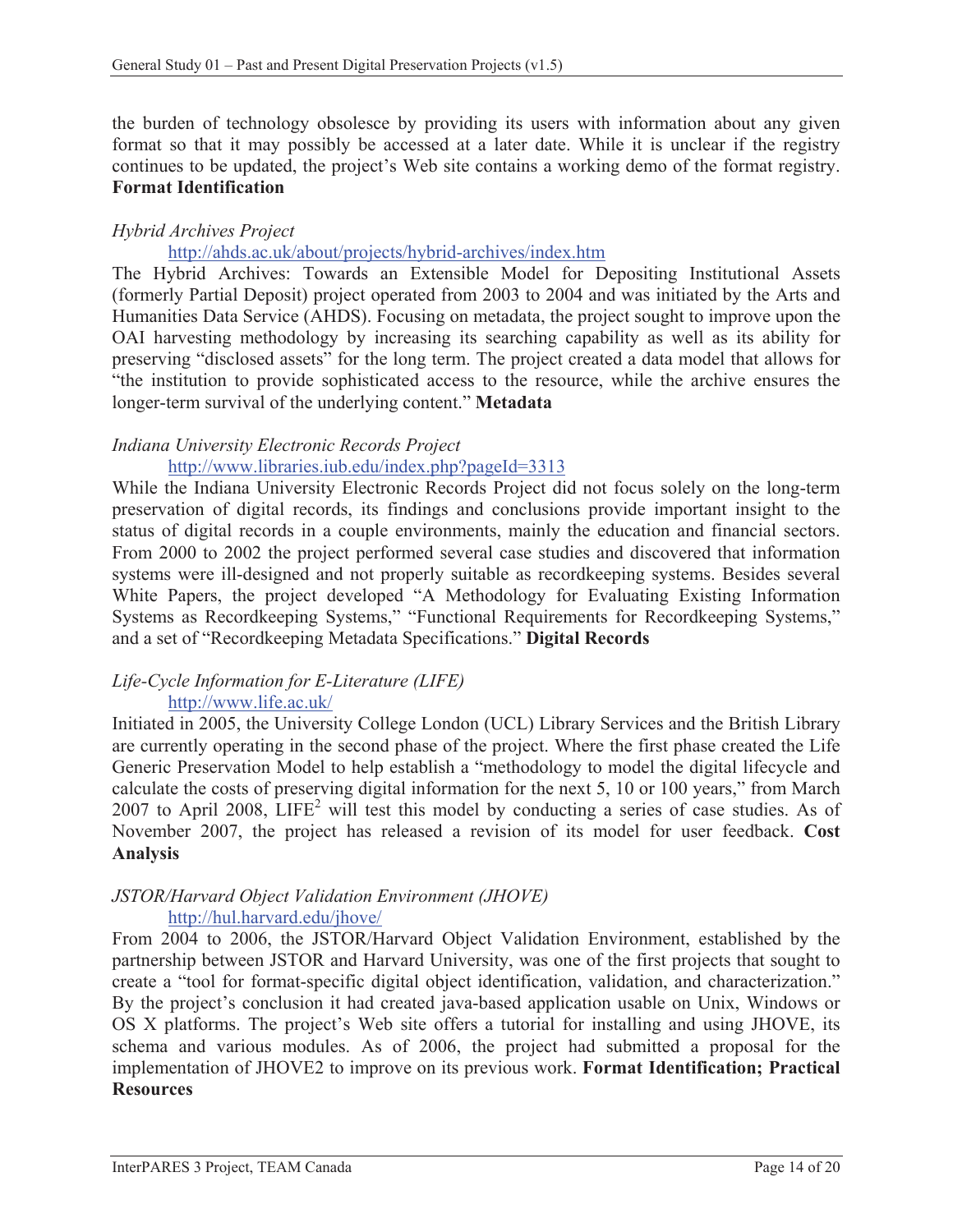### *Long-Term Preservation Metadata for Electronic Resources (LMER)*  http://www.d-nb.de/eng/standards/lmer/lmer.htm

In 2005, the German National Library sought to fill a gap in strategies devoted to the long-term preservation of electronic documents. LMER saw a void in the creation of technical metadata and, as a result, based on a model of the National Library of New Zealand, developed its own XML Schema. The schema is available on the project's Web site in both English and German versions. **Metadata**

### *Managing the Digital University Desktop (MDUD)*  http://www.ils.unc.edu/digitaldesktop/

For three years, 2003-2006, the University of North Carolina at Chapel Hill explored and documented how "faculty, administrators, and staff use and manage files and records from electronic mail and other desktop applications." The project concluded that within any given office, there were a number of different behaviours, attitudes and practices that address and handle e-mail. To help combat these differing views and procedures, MDUD—consisting of an online tutorial accompanied by several PowerPoint presentations—focused on the management of digital records and e-mail. **E-mail**

#### *Network of Expertise in Long-Term Storage of Digital Resources (NESTOR)* http://www.langzeitarchivierung.de/

Concentrating on the preservation of digital resources, various archives, libraries and museums in Germany have combined their efforts to ensure the long-term survival of electronic journals, reference databases and online publications. As of 2007, the project was in the second of its proposed three-year term. Due to its large scope and various audiences, a number of papers have resulted from the project, most of which are in German. **Electronic Publications**

### *Portico*

## http://www.portico.org/index.html

Portico is one of a growing number of projects exploring ways to preserve electronic publications. Funded by the Andrew Mellon Foundation, JSTOR and the United States Library of Congress, the project strives to ensure that scholars, students and researchers continue to have access to "scholarly literature published in electronic form." The Web site lists numerous articles by Portico contributors that discuss the project and the importance for saving this form of digital information. **Electronic Publications**

### *Preserving Georgia's Historical Data*

http://sos.georgia.gov/archives/who\_are\_we/rims/digital\_History/default.htm

By 2008, the Georgia State Archives (U.S.) will have fully implemented a digital archives system that has been three-years in the making. The goal of this system is to allow digital content to be preserved and managed by the Archives but also be accessible by the public. Using a combination of migration, emulation and other "analog preservation alternatives (namely microfilm)," the project also relies on the use of established best practices and partnerships to ensure the preservation of the digital information. The project's Web site contains a white paper providing some more details about the Digital Archives of Georgia, as well as some "case studies" that discuss the intended procedures for implementation. **Preservation System/ Repository**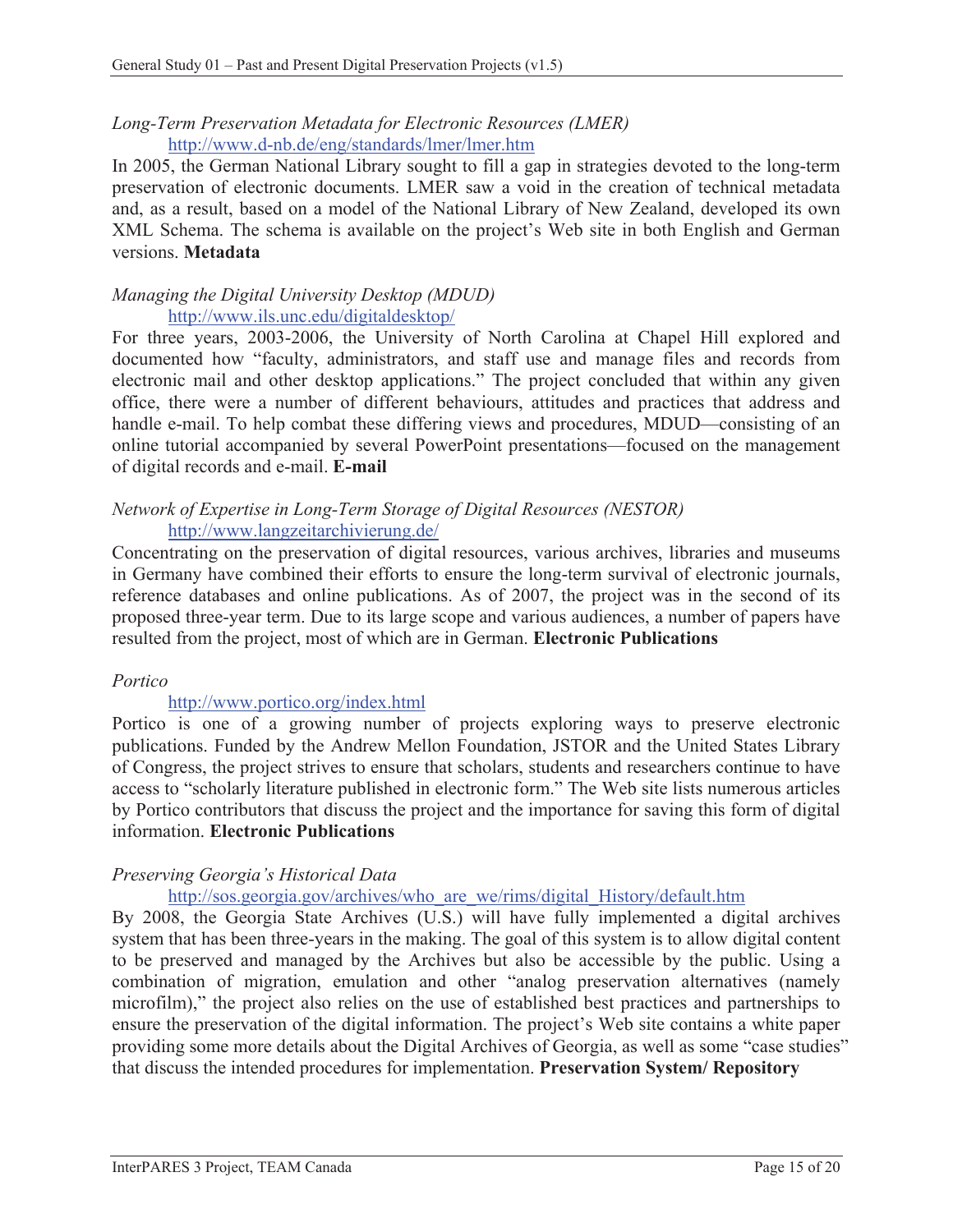## *Preserving the Records of E-Legislature*

### http://www.mnhs.org/preserve/records/elegislature/elegislature.htm

For two years, 2005-2007, the Minnesota Historical Society (MHS) (U.S.), the Office of the Revisor of Statutes, and the Legislative Reference Library orchestrated this project to find a means for preserving the electronic records of the Minnesota legislature. While the project's final report will not be available until early 2008, the project also sought to deliver a preservation plan and set of "Best Practices;" presumably, these will also be made available in 2008. Readers may also be interested in several earlier publications produced by the MHS.

In July 2002, the Minnesota Historical Society released version 4 of its "Trustworthy Information Systems Handbook." 64 Created by the Trustworthy Information Systems (TIS) Project, this handbook establishes a set of criteria and offers a methodology for evaluating government information systems for trustworthiness. More recently, in March 2004, the MHS released version 4 of its "Electronic Records Management Guidelines." 65 These guidelines "provide information on a variety of topics, such as file formats and file naming, electronic records management strategies, electronic document management systems, digital media, storage facilities and procedures, e-mail and web content management, and electronic and digital signatures." The second section of the Guidelines deals primarily with the long-term preservation of digital records. **Digital Records**

#### *Preservation and Long-term Access through Networked Services (PLANETS)* http://www.planets-project.eu/

During the next several years, PLANETS will be constructing "practical services and tools to help ensure long-term access to our digital cultural and scientific assets." Started in June 2006, the project has already released an Interoperability Framework<sup>66</sup> and is currently developing software that uses emulation and migration strategies for digital preservation. The project consists of various European national libraries and archives, leading research universities and technology companies and is funded by the European Union under the Sixth Framework Programme. **Preservation Resources**

#### *preservation Eprint SERVices (PRESERV)*  http://preserv.eprints.org/

PRSERVE is another project devoted to the preservation of electronic publications. Established and operated by the Southampton University (School of Electronics and Computer Science), The National Archives, The British Library, Oxford University and the Intelligence, Agents, Multimedia (IAM) Group and funded by JISC, its initial phase operated from 2005 to 2007. The project designed PRONOM-ROAR, a Web-based preservation service that identifies file formats for over two hundred repositories. <sup>67</sup> From 2007 to 2008, PRESERV 2 will continue to investigate and improve the means by which PRONOM-ROAR identifies and preserves digital information within the different repositories. **Preservation System/Repository; Electronic Publications** 

<sup>&</sup>lt;sup>64</sup> Available at http://www.mnhs.org/preserve/records/tis/tableofcontents.html.

<sup>&</sup>lt;sup>65</sup> Available at http://www.mnhs.org/preserve/records/electronicrecords/erguidelinestoc.html.<br><sup>66</sup> Available at http://www.planets-project.eu/software/Planets\_IF2345-D3\_ReleaseReport-Final\_Website.pdf.<br><sup>67</sup> For more infor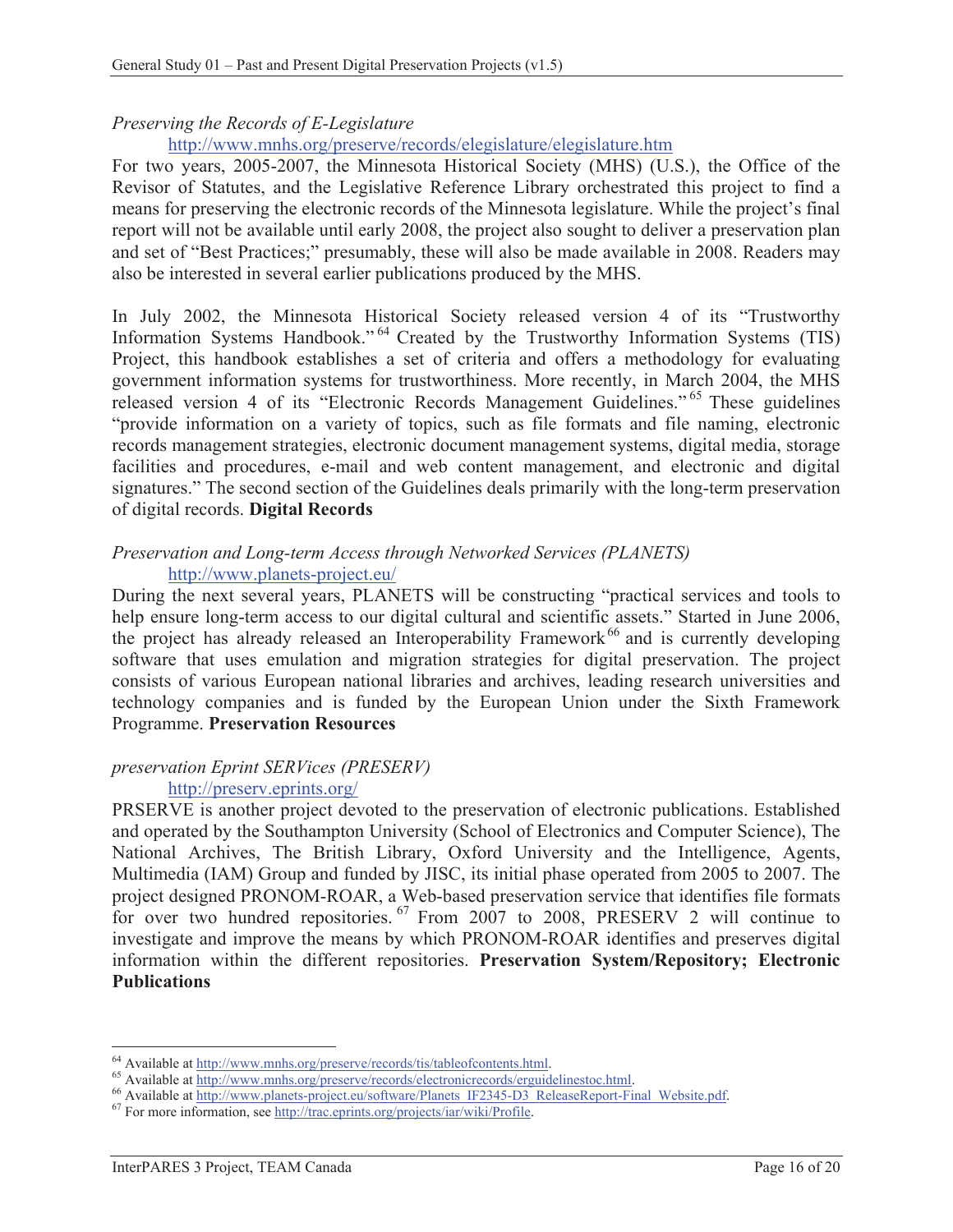### *Repository for Preservation Authentic Digital Records (RODA)*  http://roda.iantt.pt/en/

Organized and operated by the National Archive Institute of Portugal (IAN/TT), this project seeks to "provide technical solutions to digital preservation at the national level." For the next several years, RODA will develop tools for incorporating digital records and digital objects of Portugal's public organizations into the National Archive, as well as tools for managing and preserving these digital records and objects. Due to the project's recent founding, no documentation is available on its Web site. **Practical Resources**

#### *Securing a Hybrid Environment for Research Preservation and Access (SHERPA)*  http://www.sherpa.ac.uk/index.html

From 2005 to 2006, SHERPA designed an open-access institutional repository to assist organizations in the preservation of scholarly publications. Following the conclusion of this project, the Arts and Humanities Data Service (AHDS) implemented two other projects to further develop this work. SHERPA DP (Securing a Hybrid Environment for Research Preservation and Access Development Partner), 2005-2007, created a "shared preservation environment" based on the OAIS model. In 2005, SHERPA DP produced a set of requirements for a Disaggregated Service and an OAIS Complaint Model for Disaggregated Services. Currently, SHERPA DP2 will expand on this research. One of the objectives for SHERPA DP2 will be the creation of a Handbook regarding the preservation of electronic prints and publications. **Preservation System/Repository; Metadata** 

## *Service-Oriented Architecture for Preservation and Ingest of digital objects (SOAPI)* http://ahds.ac.uk/about/projects/soapi/index.htm

SOAPI is another project concentrating its efforts on the ingest component of digital repositories. Between 2007 and 2008, the Arts and Humanities Data Service (AHDS) will "develop an architecture and toolkit" to help automate the preservation and ingest processes in a digital repository. To date, the project has not produced any deliverables. **Preservation System/ Repository** 

## *Significant Properties (InSPECT)*

### http://www.significantproperties.org.uk/

From April 2007 to September 2008, the Arts and Humanities Data Service (AHDS), will examine the concept of "significant properties." Defined as "the characteristics of digital objects that must be preserved over time in order to ensure the continued accessibility, usability, and meaning of the objects," the project wants to determine which elements of digital objects are most vital to ensure their long-term preservation. To accomplish this, InSPECT will look at different types of electronic information, such as raster images, e-mails, structured text and digital audio. The project is building off the concept of "essence" developed by the National Archives of Australia. At the time of this bibliography, none of the project's findings had been published. **Digital Object Identification (theoretical)**

### *Victorian Electronic Records Strategy (VERS)*

## http://www.prov.vic.gov.au/vers/vers/default.htm

VERS was one of the first projects devoted to the preservation of digital records. Developed by the Public Record Office Victoria (PROV) in the late 1990s, it sought to provide leadership and direction in the management of digital records. In 1998, it produced its "Final Report," which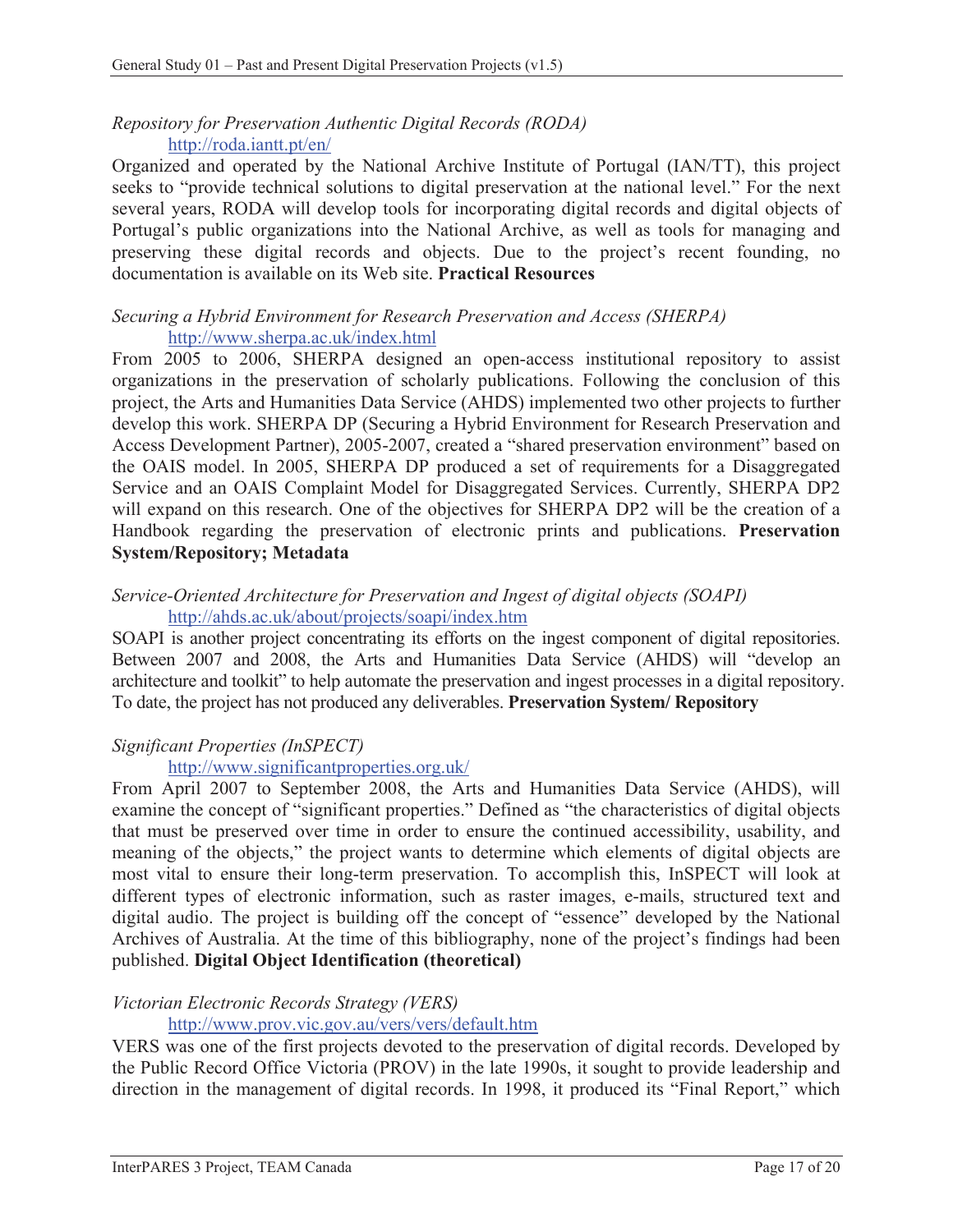concluded that, to preserve a digital record, metadata must be associated with the record, ideally using XML that allows for "layers" of metadata to be created and attached to the record. The report also stressed the importance of creating archival systems that would incorporate, manage and recover the records. **Digital Records** 

#### **Organizations**

### *Committee on Data for Science and Technology (CODATA)*  http://www.codata.org/

CODATA strives to "improve the quality, reliability, management and accessibility of data of importance to all fields of science and technology." Particularly, the organization serves as a resource for scientists and engineers so that they may access and share information regarding "data activities." Within CODATA, there was the Task Group on Preservation of and Access to Scientific and Technical Data in Developing Countries,<sup>68</sup> which last met in 2005. While the task force produced no definitive projects, it did hold a workshop in Lisbon in 2003, which sought to "provide an international forum to exchange information about data archiving policies and practices across different scientific, institutional, and national contexts." For a summary of the workshop see "Selection, Appraisal, and Retention of Digital Scientific Data: Highlights of an ERPANET/CODATA Workshop."69

#### *Digital Curation Centre (DCC)*  http://www.dcc.ac.uk/

The purpose of the DCC "is to provide a national focus for research and development into curation issues and to promote expertise and good practice, both national and international, for the management of all research outputs in digital format." The organization meets annually and holds periodic workshops. Its Web site contains a variety of information including a listing of publications and presentations as well as current standards and tools. The DCC is also a cocontributor to the Digital Repository Audit Method Based on Risk Assessment (DRAMBA)<sup>70</sup> and is currently developing its "Digital Curation Manual."<sup>71</sup> This manual "is designed to assist data creators, curators and re-users to better understand the challenges they face and the roles they play in creating, managing and preserving their digital information over time." It is to be updated and added to on a regular basis, as articles continue to be written. Currently, there are over forty-five "installments" in the making with eight chapters currently available. Chapters include: E-Mail, Learning Object Metadata, Appraisal and Selection, Preservation Metadata, Investment in an Intangible Asset, Archival Metadata, and Open Source for Digital Curation.

#### *DELOS*

### http://www.delos.info/

DELOS, an initiative funded by the European Commission's Information Society Technologies 5th Framework Programme (IST-FP5), seeks to promote digital library research and development in Europe. The initiative launched its Preservation Cluster (WP6) focusing on digital preservation. Within this initiative was the "Preservation Cluster (WP6)," which dealt with digital preservation.

<sup>&</sup>lt;sup>68</sup> For more information, see http://www.tgdc-codata.org.cn/.

<sup>&</sup>lt;sup>69</sup> Available at http://www.jstage.jst.go.jp/article/dsj/3/0/227/\_pdf.<br><sup>70</sup> For more information, see http://www.repositoryaudit.eu/.<br><sup>71</sup> Available at http://www.dcc.ac.uk/resource/curation-manual/.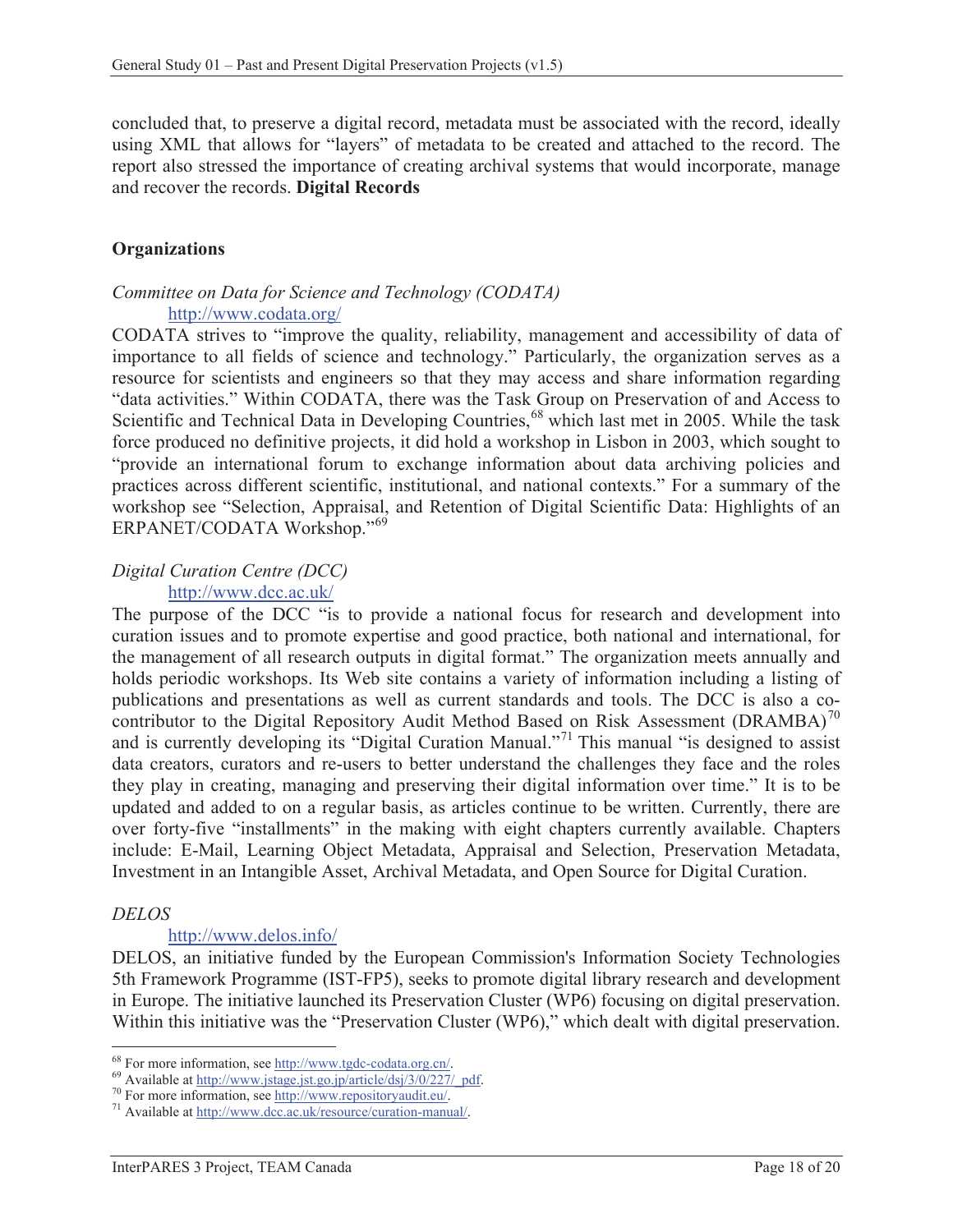This cluster seeks to "eliminate the duplication of effort between research activities… examine core issues that will deliver essential guidelines, methods, and tools to enable the construction of preservation functionality within digital library activities… establish[ment] of testbeds and validation metrics… [and] to relate the digital preservation research agenda more directly to the development of exploitable product opportunities and to develop links with the industrial sectors." The Preservation Cluster has released several reports and papers, which include: "A Framework for Documenting the Behaviour and Functionality of Digital Objects and Preservation Strategies" (2006),<sup>72</sup> "DELOS Digital Preservation Testbed for Testing and Evaluating Digital Preservation Solutions" (2006)<sup>73</sup> and "Invest to Save: Report and Recommendations of the NSF-DELOS Working Group on Digital Archiving and Preservation"  $(2003)$ <sup>74</sup>

## *Digital Preservation Coalition (DPC)*

## http://www.dpconline.org/

Established in 2001, the Digital Preservation Coalition sought "to foster joint action to address the urgent challenges of securing the preservation of digital resources in the UK and to work with others internationally to secure our global digital memory and knowledge base." In 2002, the organization released its "Preservation Management of Digital Materials: A Handbook," initially compiled by Neil Beagrie and Maggie Jones. According to the DPC, the handbook "provides an internationally authoritative and practical guide to the subject of managing digital resources over time and the issues in sustaining access to them." While the book is no longer in print, it is freely available online and continues to be updated by the DPC.<sup>75</sup> Readers may also want to see Neil Beagrie's 2005 article "Digital Preservation: Best Practice and its Dissemination,"<sup>76</sup> where he discusses the Handbook in more depth. Additionally, this handbook contains a "Decision Tree for the Selection of Materials for Long-Term Retention." Modified and updated in March 2006 by Deborah Woodyard-Robinson, this section is an interactive feature that may be used to construct or test an organization's policy for the long-term preservation of digital materials.

## *Digital Preservation Europe (DPE)*

### http://www.digitalpreservationeurope.eu/

Digital Preservation Europe seeks to build on the work and successes of ERPANET. Like ERPANET, DPE aims to foster "collaboration and synergies between many existing national initiatives across the European Research Area" and to address "the need to improve coordination, cooperation and consistency in current activities to secure effective preservation of digital materials." The DPE and its members have produced numerous reports and papers. Most recently it released "Report on the Legal Framework on Repository Infrastructure Impacting on Cooperation Across Member States" (November 2007), $^{77}$  which focuses on copyright issues, and a draft of its "Digital Preservation Research Roadmap,"<sup>78</sup> which discusses the research agendas of numerous digital preservation projects. Finally, the DPE Web site contains a useful "Resource" section listing numerous other international organizations and digital preservation projects.

<sup>&</sup>lt;sup>72</sup> Available at http://www.dpc.delos.info/private/output/DELOS WP6 d641 final vienna.pdf.

<sup>&</sup>lt;sup>73</sup> Available at http://www.delos.info/index.php?option=com\_browse\_odl&collid=14604808712280030000045.<br>
<sup>74</sup> Available at http://eprints.erpanet.org/archive/00000048/01/Digitalarchiving.pdf.<br>
<sup>75</sup> Available at http://www